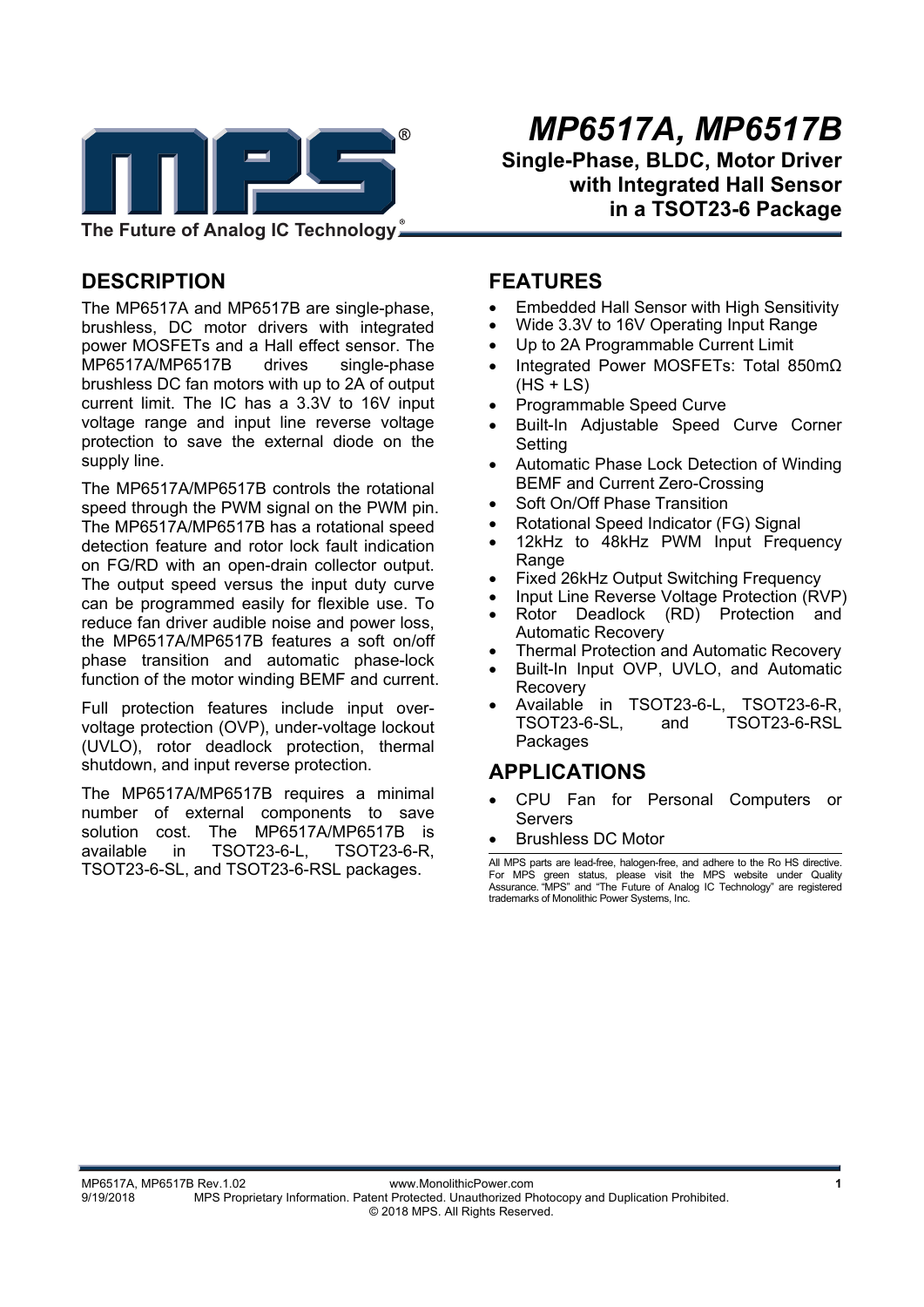mes

# **TYPICAL APPLICATION**

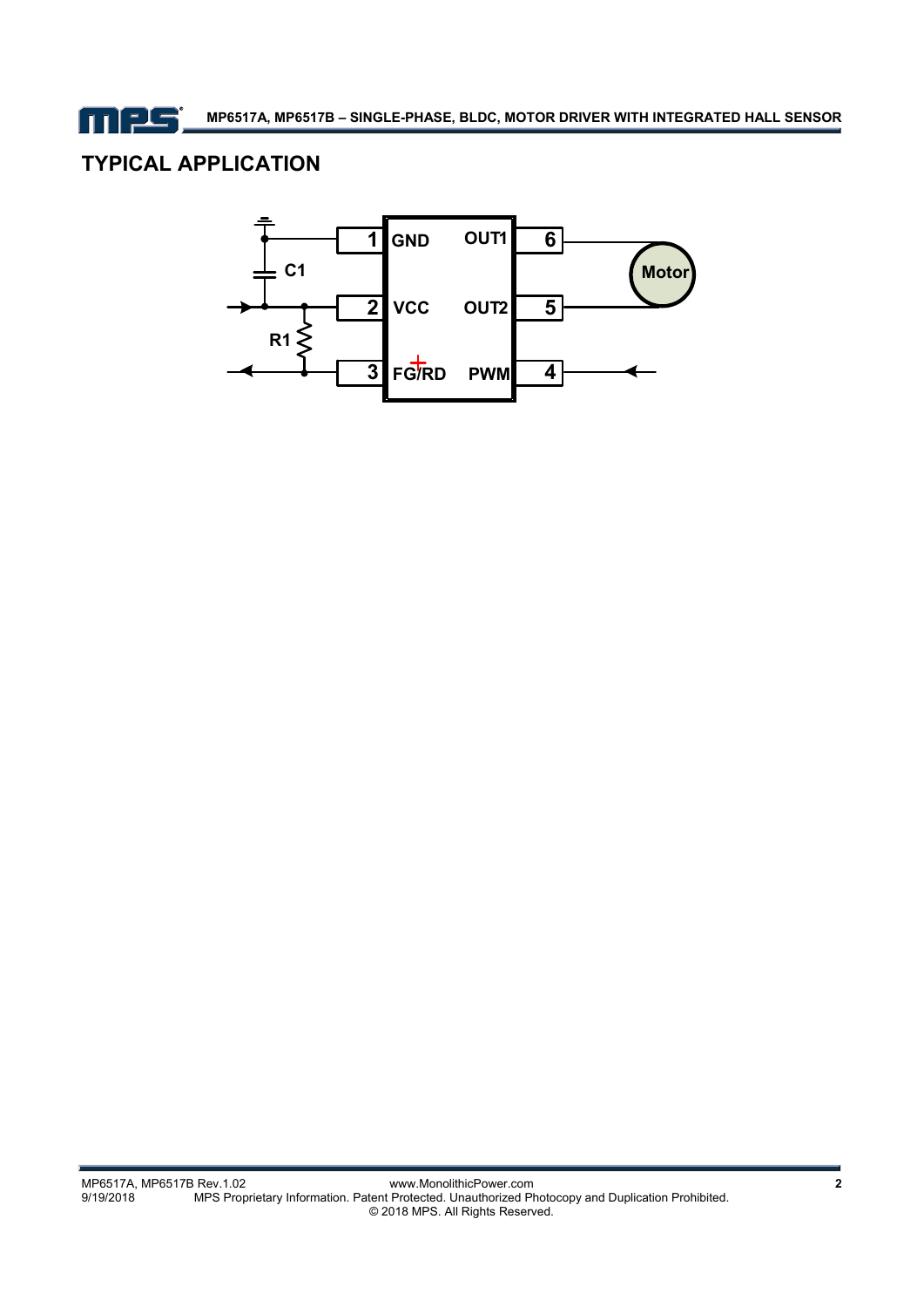

| <b>Part Number*</b> | Package            | Tape & Reel    | <b>Top Marking</b> |
|---------------------|--------------------|----------------|--------------------|
| MP6517AGJL-xxxx**   | <b>TSOT23-6-L</b>  | Normal         |                    |
| MP6517AGJR-xxxx**   | <b>TSOT23-6-R</b>  | <b>Reverse</b> |                    |
| MP6517AGJS-xxxx**   | <b>TSOT23-6-SL</b> | Normal         |                    |
| MP6517AGJSR-xxxx**  | TSOT23-6-RSL       | <b>Reverse</b> | See Below          |
| MP6517BGJL-xxxx**   | <b>TSOT23-6-L</b>  | Normal         |                    |
| MP6517BGJR-xxxx**   | <b>TSOT23-6-R</b>  | <b>Reverse</b> |                    |
| MP6517BGJS-xxxx**   | <b>TSOT23-6-SL</b> | Normal         |                    |
| MP6517BGJSR-xxxx**  | TSOT23-6-RSL       | <b>Reverse</b> |                    |

## **ORDERING INFORMATION**

\* For Tape & Reel, add suffix –Z (e.g. MP6517A, MP6517BGJS–Z)

\*\* "xxxx" is the configuration code identifier.

The four digits of the suffix (xxxx) can be a hexadecimal value between 0 and F.

Please work with an MPS FAE to create this unique number, even if ordering the "0000" code.

| <b>Part Number</b> | <b>Top Marking</b> | <b>Bottom Mark</b> |                                          |  |
|--------------------|--------------------|--------------------|------------------------------------------|--|
| MP6517AGJL         | AYMY               | <b>CLLL</b>        | AYM: Product code<br>Y: Year code        |  |
| MP6517AGJR         | AYMY               | <b>CLLL</b>        | $C:$ suffix<br>LLL: lot number           |  |
| MP6517AGJS         | <b>AYMY</b>        |                    |                                          |  |
|                    | LLL                |                    | AYM: Product code<br>Y: Year code        |  |
| MP6517AGJSR        | <b>AYMY</b>        | LLL: lot number    |                                          |  |
|                    | LLL                |                    |                                          |  |
| MP6517BGJL         | BDAY               | <b>CLLL</b>        | <b>BDA: Product code</b><br>Y: Year code |  |
| MP6517BGJR         | BDAY               | <b>CLLL</b>        | C: suffix<br>$LLL$ : lot number          |  |
|                    | <b>BDBY</b>        |                    |                                          |  |
| MP6517BGJS         | LLL                |                    | <b>BDB: Product code</b><br>Y: Year code |  |
| MP6517BGJSR        | <b>BDBY</b>        |                    | $C:$ suffix<br>LLL: lot number           |  |
|                    | LLL                |                    |                                          |  |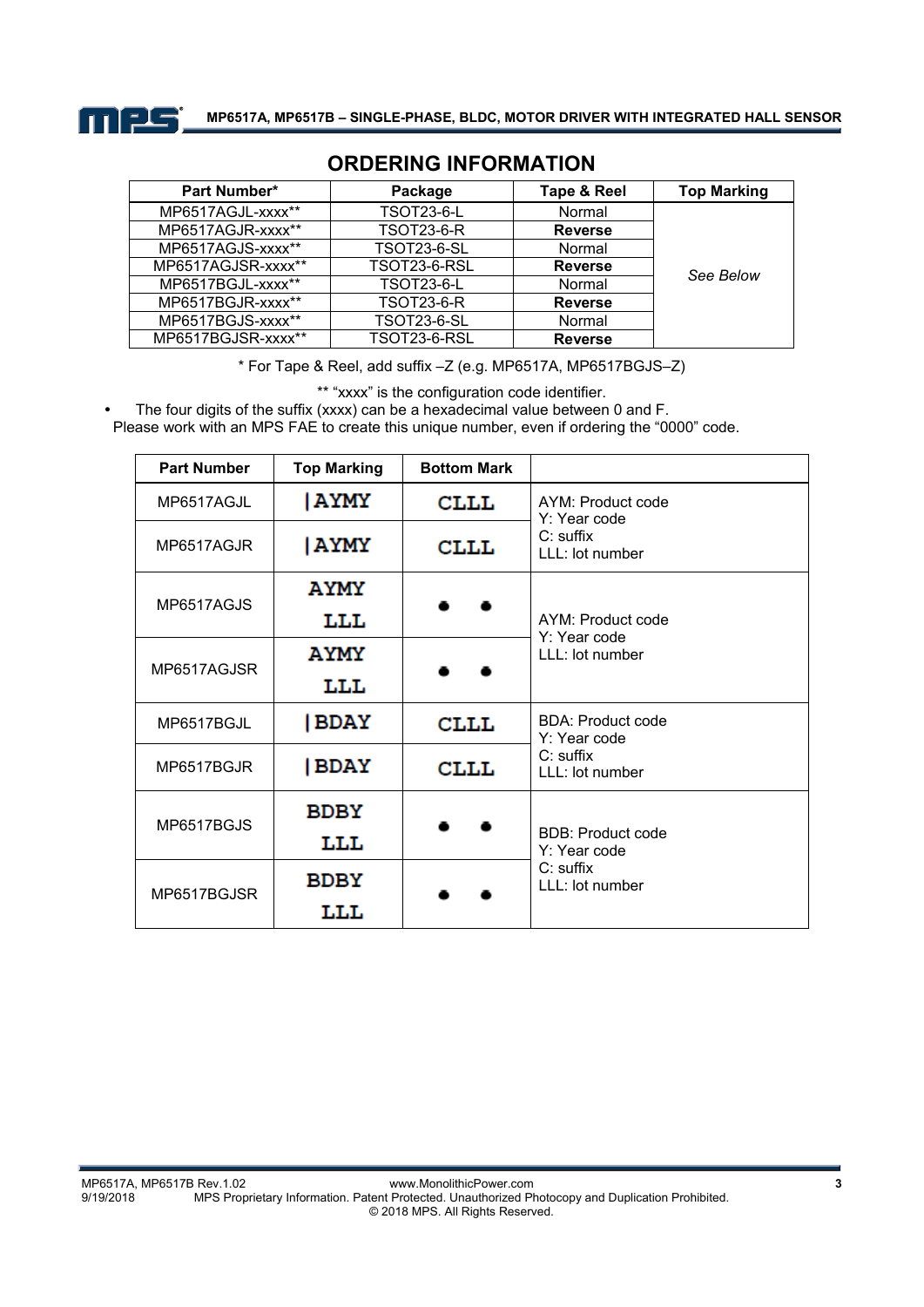



### **PACKAGE REFERENCE**

### **ABSOLUTE MAXIMUM RATINGS (1)**

| FG/RD, VOUT1/2  - 0.3V to VCC + 0.3V                      |  |
|-----------------------------------------------------------|--|
|                                                           |  |
| Continuous power dissipation $(T_A = +25^{\circ}C)^{(2)}$ |  |
|                                                           |  |
|                                                           |  |
|                                                           |  |
|                                                           |  |
|                                                           |  |

# *Recommended Operating Conditions* **(3)**

| Operating junction temp. $(T_J)$ -40°C to +125°C |  |
|--------------------------------------------------|--|

# *Thermal Resistance* **(4)** *θJA θJC*

TSOT23-6 ............................. 100 ..... 55 ... °C/W

#### **NOTES:**

- 1) Exceeding these ratings may damage the device.
- 2) The maximum allowable power dissipation is a function of the maximum junction temperature  $T_J$  (MAX), the junction-toambient thermal resistance  $\theta_{JA}$ , and the ambient temperature TA. The maximum allowable continuous power dissipation at any ambient temperature is calculated by  $P_D$  (MAX) = (TJ (MAX)-T<sub>A</sub>)/θ<sub>JA</sub>. Exceeding the maximum allowable power dissipation produces an excessive die temperature, causing the regulator to go into thermal shutdown. Internal thermal shutdown circuitry protects the device from permanent damage.
- 3) The device is not guaranteed to function outside of its operating conditions.
- 4) Measured on JESD51-7, 4-layer PCB.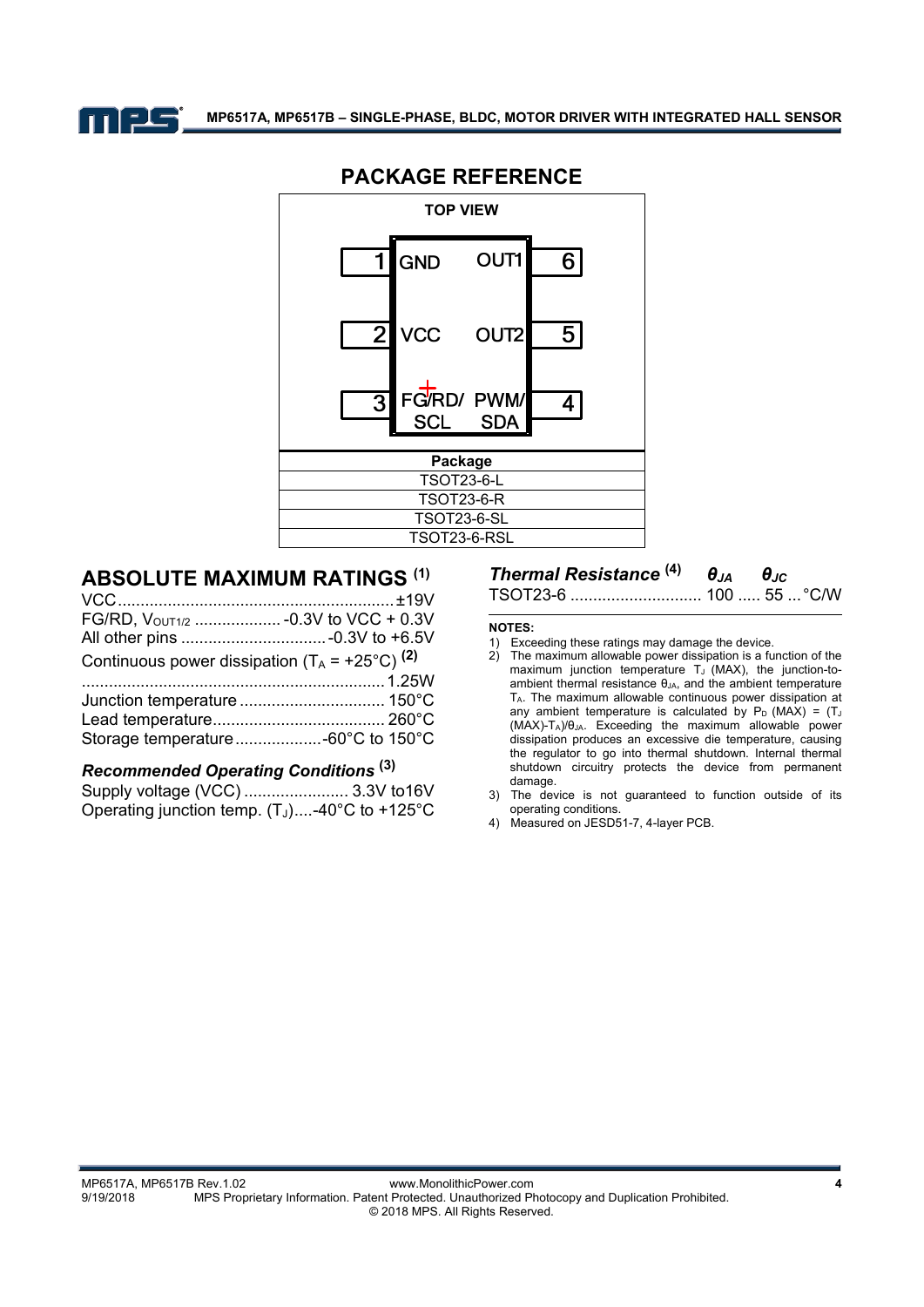mes

### **ELECTRICAL CHARACTERISTICS**  VCC = 12V, T<sub>J</sub> = -40°C to 125°C, unless otherwise noted.

| <b>Parameters</b>                           | <b>Symbol</b>            | <b>Condition</b>                           | <b>Min</b> | <b>Typ</b>     | <b>Max</b>   | <b>Units</b> |
|---------------------------------------------|--------------------------|--------------------------------------------|------------|----------------|--------------|--------------|
| Input UVLO rising threshold                 | VUVLO                    |                                            |            | 3              |              | V            |
| Input UVLO hysteresis                       |                          |                                            |            | 0.15           |              | V            |
| Operating supply current                    | $_{\text{Lcc}}$          |                                            |            | 6.5            |              | mA           |
| Reverse supply current                      | ICCREV                   | $VCC = -18V$                               |            |                | $\mathbf{1}$ | mA           |
| PWM input high voltage                      | <b>V</b> <sub>PWMH</sub> |                                            | 1.5        |                |              | $\vee$       |
| PWM input low voltage                       | <b>V</b> PWML            |                                            |            |                | 0.4          | V            |
| PWM input frequency                         | F <sub>PWM</sub>         |                                            | 12         |                | 48           | kHz          |
| Min PWM input low-level time (5)            |                          |                                            | 200        |                |              | ns           |
| PWM input internal pull-up<br>resistance    |                          |                                            |            | 100            |              | kΩ           |
| HS switch-on resistance                     | R <sub>HSON</sub>        | $IO$ = 100mA, including<br>reversed MOSFET |            | 520            |              | $m\Omega$    |
| LS switch-on resistance                     | RLSON                    | $Io = 100mA$                               |            | 330            |              | $m\Omega$    |
| Over-current limit protection<br>threshold  | locP                     |                                            |            | 2.6            |              | A            |
| Output current limit                        | <b>ILMT</b>              | $SUCL = 100$                               | $-15%$     | 1.36           | $+15%$       | A            |
| Internal oscillator frequency               | fcLK                     |                                            | $-15%$     | $\overline{7}$ | $+15%$       | <b>MHz</b>   |
| PWM output frequency                        | <b>Fs</b>                |                                            | $-15%$     | 26             | $+15%$       | kHz          |
| FG output low-level voltage                 | $V_{FG\_L}$              | $IFG/RD = 3mA$ , $V_{PULL} = 5V$           |            |                | 0.35         | V            |
| FG leakage current                          |                          |                                            |            |                | 1            | μA           |
| Soft turn-on angle                          | $\theta$ SON_100         | SON $100 = 10000$                          |            | 23.9           |              | $\circ$      |
| Soft turn-off angle                         | $\theta$ SOFF_100        | SOFF 100 = 11111                           |            | 45             |              | $\circ$      |
| Adjustable delay angle                      | $\theta$ e               | THETA $E = 0000$                           |            | 0              |              | $\circ$      |
| Rotor-lock detection time                   | T <sub>RD</sub>          |                                            |            | 0.6            |              | s            |
| Minimum recommended magnetic<br>field $(5)$ |                          |                                            |            | ±1             |              | mT           |
| Thermal shutdown threshold (5)              |                          |                                            |            | 150            |              | $^{\circ}C$  |
| Thermal shutdown hysteresis (5)             |                          |                                            |            | 25             |              | $^{\circ}C$  |

**NOTE:** 

5) Guaranteed by design.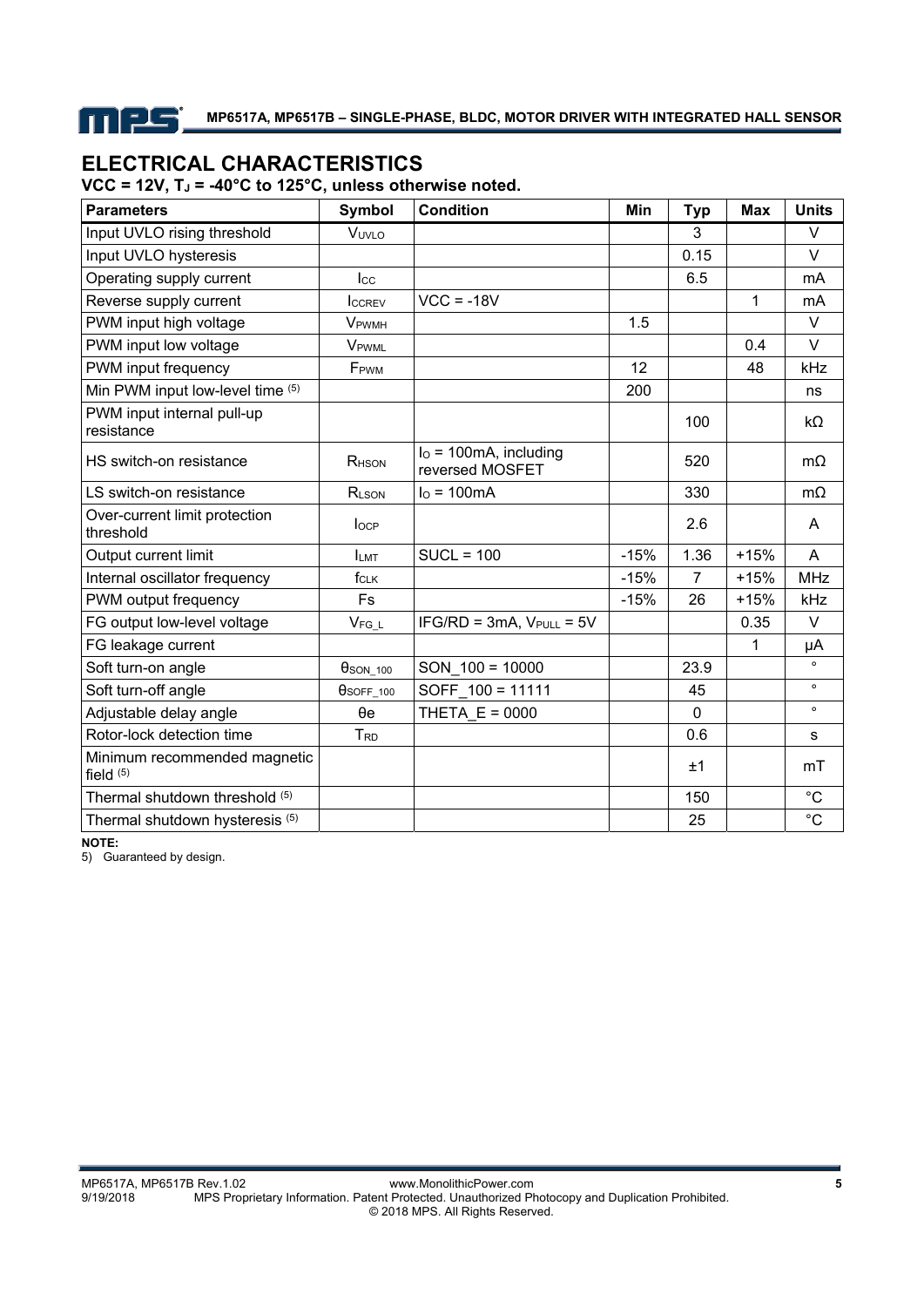<u>els</u>

**MP6517A, MP6517B – SINGLE-PHASE, BLDC, MOTOR DRIVER WITH INTEGRATED HALL SENSOR** 

# **TYPICAL PERFORMANCE CHARACTERISTICS**

VCC = 12V, T<sub>A</sub> = 25°C, tested with fan unit, unless otherwise noted.









800µs/div.

#### **Typical Waveform, Enable** Soft On & Soft Off

V<sub>CC</sub>=12V DC, PWM= 5V DC, w/ soft



**Typical Waveform, Disable** Soft On & Soft Off

 $V_{\text{CC}}$ =12V DC, PWM= 5V DC, w/o soft on/off phase transition



**Typical Waveform, Start-Up with PWM** 

 $V_{CC}$ =12V DC, PWM= 0V to 5V DC



**Typical Waveform, Shutdown with PWM** V<sub>CC</sub>=12V DC, PWM=5V DC to 0V







**Typical Waveform, Shutdown with VCC** 

PWM=5V DC, V<sub>CC</sub>=12V DC to 0V



MP6517A, MP6517B Rev.1.02 www.MonolithicPower.com **6** MPS Proprietary Information. Patent Protected. Unauthorized Photocopy and Duplication Prohibited. © 2018 MPS. All Rights Reserved.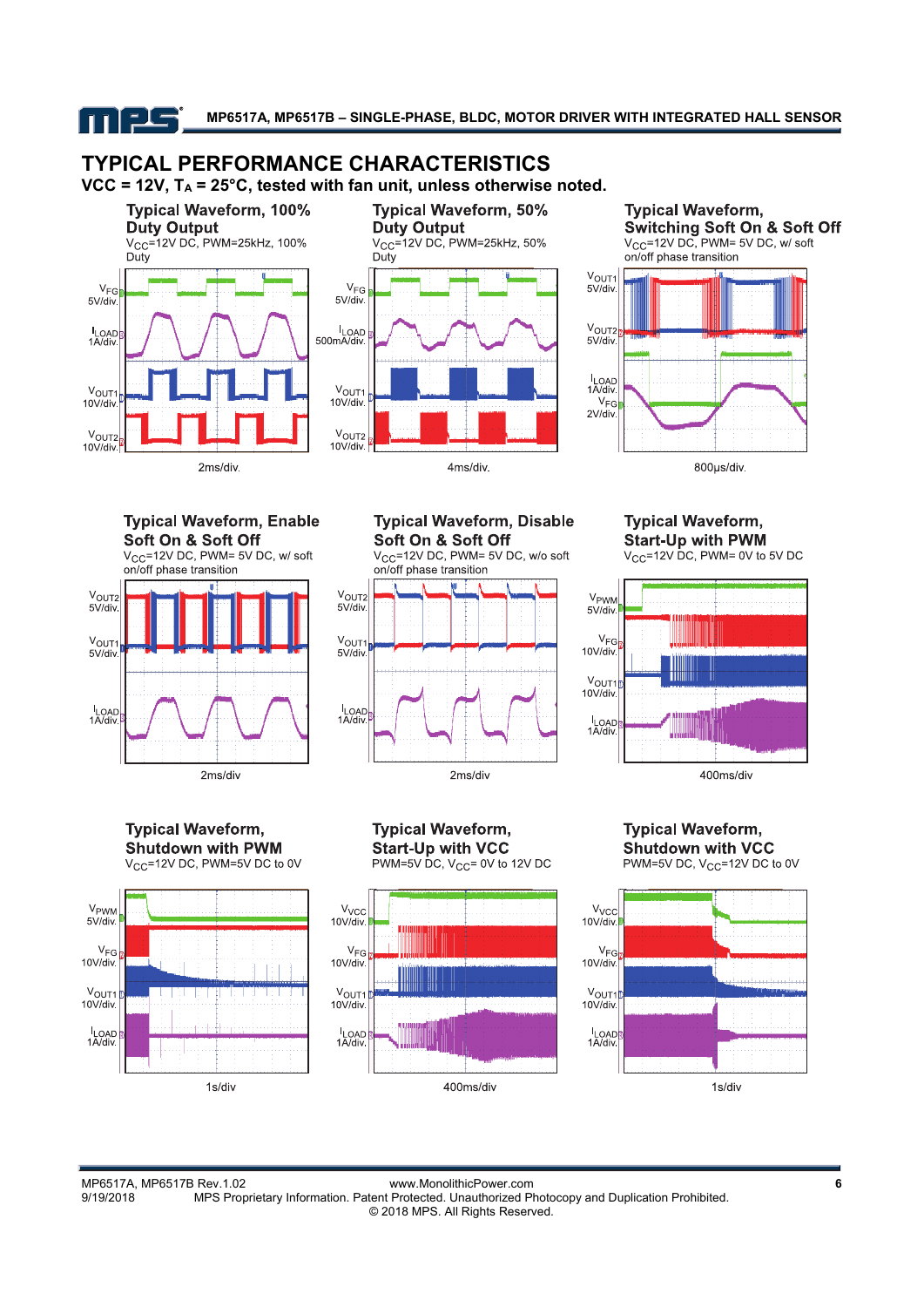nps

### **TYPICAL PERFORMANCE CHARACTERISTICS** *(continued)* VCC = 12V, T<sub>A</sub> = 25°C, tested with fan unit, unless otherwise noted.





**Typical Waveform, Rotor Lock & Release** V<sub>CC</sub>= 12V DC, PWM=5V DC, Lock Rotor and Release



**Typical Waveform, Over-Voltage Protection** PWM=25kHz, 100% Duty, V<sub>CC</sub>=12V DC to 16.5V DC to 14.5V DC,



#### **Typical Waveform, VCC Reverse Protection** VIN= 0V to -18V DC to 0V to  $+18V$  DC

2s/div.



### **RPM Output Error vs. RPM Target**

 $V_{CC}$ =12V DC, PWM=25kHz, Test with Fan Unit, Optimized Rpm Curve & Programmed by MPS GUI Software





Fan Unit, Default Register Setting



#### **Typical Curve, RPM Output** vs. PWM Input Duty

V<sub>CC</sub>=12V DC, PWM=25kHz, Optimized Rpm Curve & Programmed by MPS GUI Software, Speed Corner Duty=20% 4400



**Typical Curve, RPM Output** vs. PWM Input Duty

V<sub>CC</sub>=12V DC, PWM=25kHz, Test with Fan Unit. Optimized Rpm Curve & Programmed by MPS GUI Software



MP6517A, MP6517B Rev.1.02 www.MonolithicPower.com **7** MPS Proprietary Information. Patent Protected. Unauthorized Photocopy and Duplication Prohibited. © 2018 MPS. All Rights Reserved.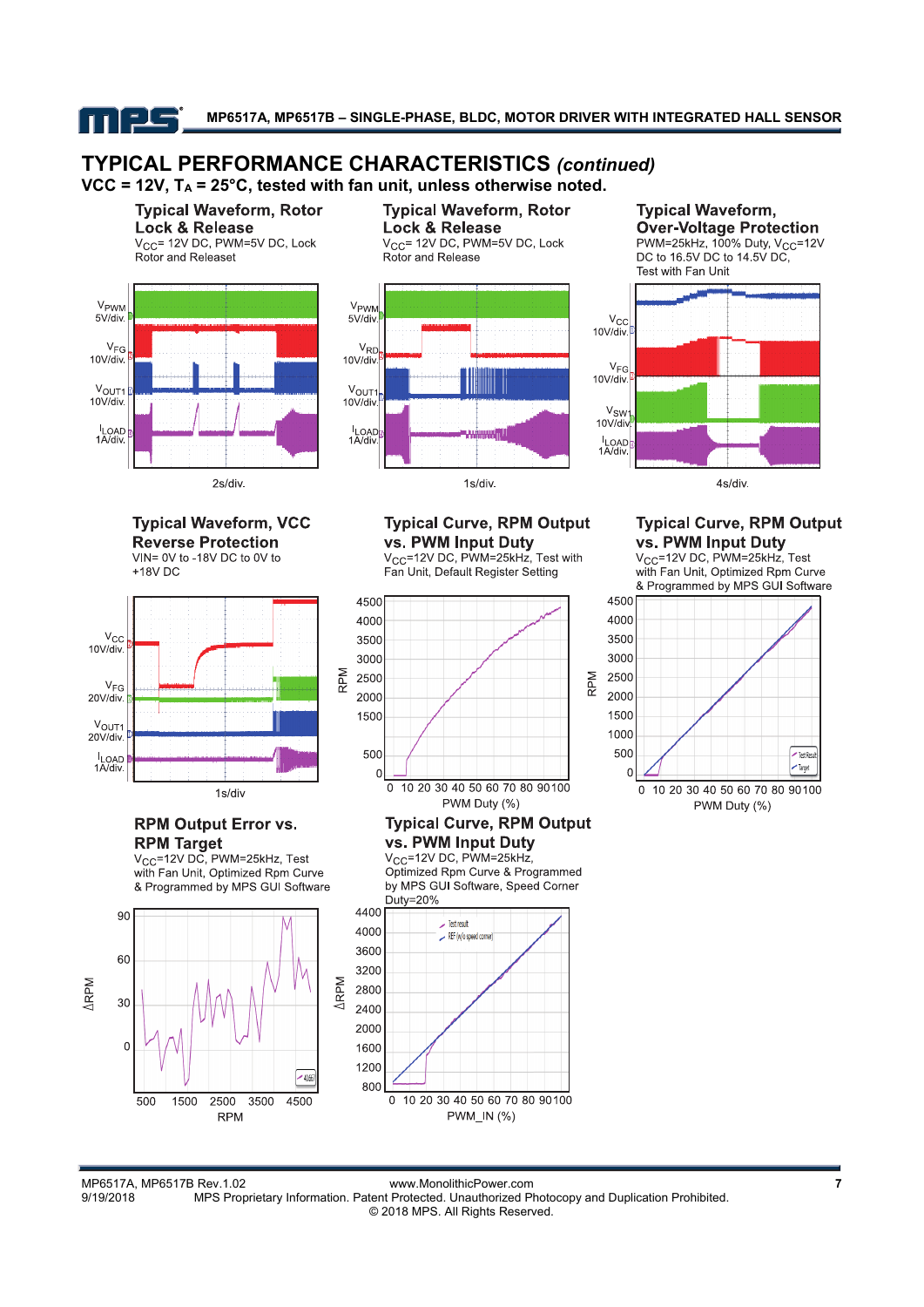

## **PIN FUNCTIONS**

| Pin#          | <b>Name</b>              | <b>Description</b>                                                                                                                                                                                                                             |
|---------------|--------------------------|------------------------------------------------------------------------------------------------------------------------------------------------------------------------------------------------------------------------------------------------|
|               | <b>GND</b>               | Ground.                                                                                                                                                                                                                                        |
| $\mathcal{P}$ | VCC.                     | Input voltage supply.                                                                                                                                                                                                                          |
| 3             | FG/RD<br><b>SCL</b>      | Speed indication or rotor lock fault indication output. This pin functions as $P\text{C}\text{SCL}$ in<br>test mode (TM).                                                                                                                      |
|               | <b>PWM</b><br><b>SDA</b> | Rotational speed control PWM input. PWM 12kHz to 48kHz is recommended in normal<br>operation. PWM is an internal pull-up with $100k\Omega$ of resistance to the internal LDO. This pin<br>functions as I <sup>2</sup> C SDA in test mode (TM). |
| 5             | OUT <sub>2</sub>         | Motor driver output 2. OUT2 is connected to the mid-point of the internal N-channel<br>MOSFET half-bridge.                                                                                                                                     |
| 6             | OUT <sub>1</sub>         | Motor driver output 1. OUT1 is connected to the mid-point of the internal N-channel<br>MOSFET half-bridge.                                                                                                                                     |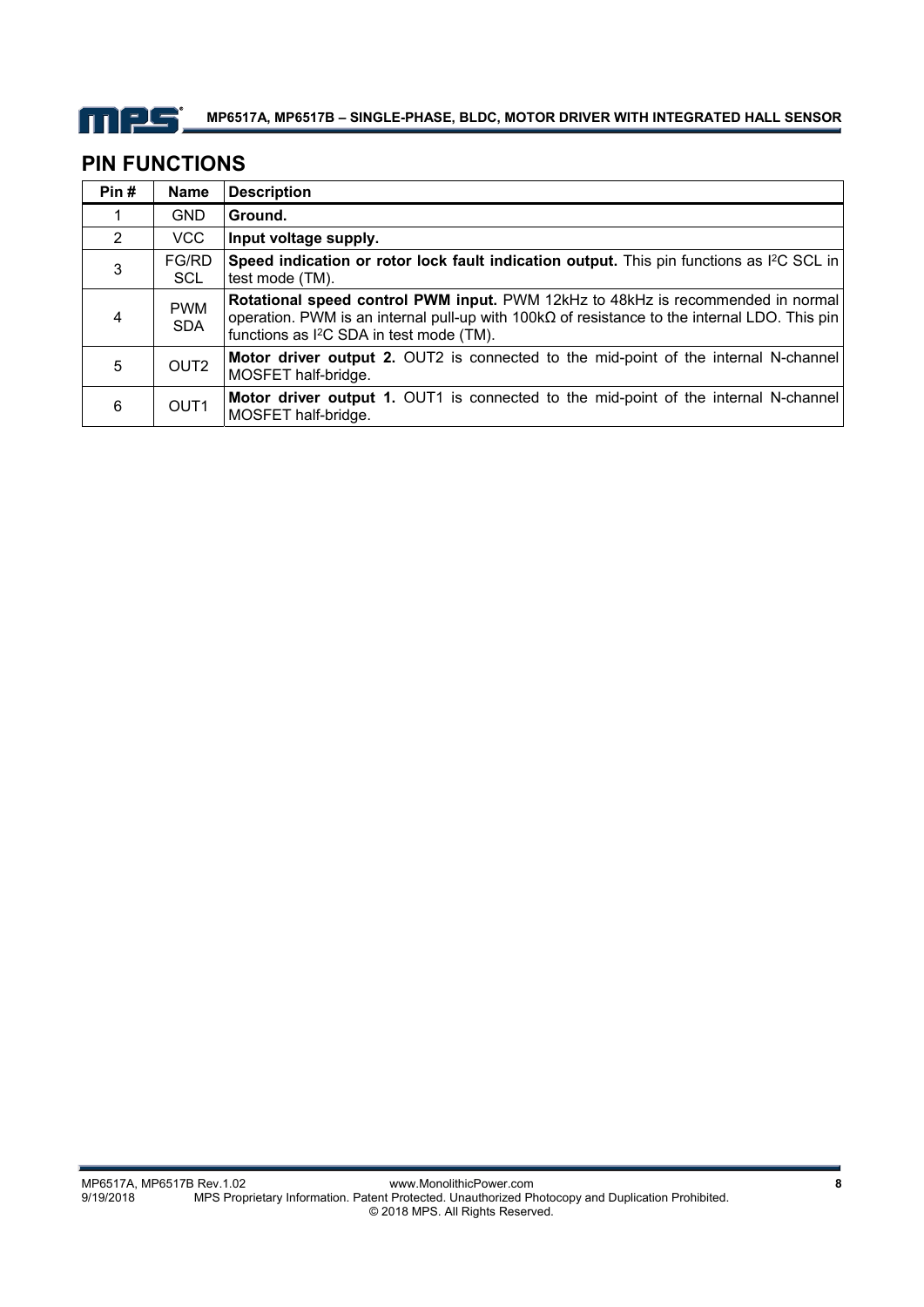mps

**MP6517A, MP6517B – SINGLE-PHASE, BLDC, MOTOR DRIVER WITH INTEGRATED HALL SENSOR** 

# **BLOCK DIAGRAM**



**Figure 1: Functional Block Diagram**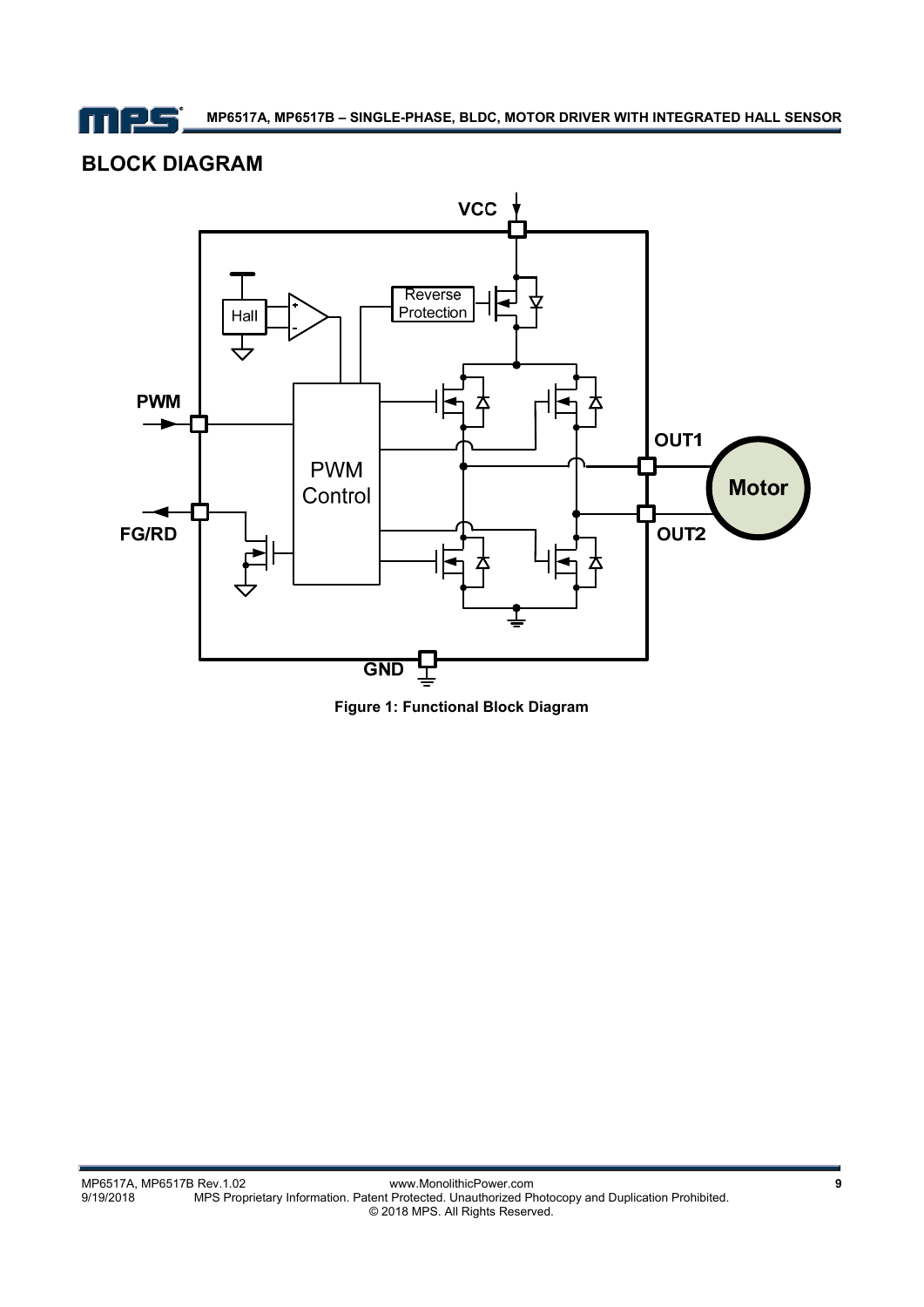## mps

#### **MP6517A, MP6517B – SINGLE-PHASE, BLDC, MOTOR DRIVER WITH INTEGRATED HALL SENSOR**

### **OPERATION**

The MP6517A and MP6517B are single-phase, brushless, DC motor drivers with integrated power MOSFETs and a Hall effect sensor.

### **Speed Control**

The MP6517A/MP6517B is controlled using a pulse-width modulation (PWM) input interface, which is compatible with industry-standard devices. The IC detects the PWM input signal duty cycle and linearly controls the H-bridge output duty cycle, so the fan speed increases as the input duty cycle increases.

The PWM input accepts a wide input frequency range (12kHz to 48kHz), while the output frequency is kept constant at 26kHz above the audible frequency range.

### **PWM Output Drive**

The IC controls the H-bridge MOSFET switching to reduce speed variation and increase system efficiency (see Figure 2).

When the rotor magnet pole S comes around, the internal Hall sensor outputs high. When the rotor magnet pole N comes around, the internal Hall sensor outputs low. With this  $H_{A\,I\!N}$  signal, the H<sub>A</sub>  $_{\text{OUT}}$  signal is generated after the θe delay time, which is set from 0° to 15° through the register THETA E bits. During the HA  $_{\text{OUT}}$  high interval, the OUT2 and OUT1 switching status can be divided to different timing sections.



**Figure 2: Timing Diagram** 

#### *Soft Turn-On Section*

During this time, OUT1 continues switching, and the duty cycle increases gradually from 0 to the target setting duty cycle in 16 steps max. OUT2 remains low. Determine the duration time from the linear interpolation between the SON 100 and SON 12P5 bits setting value, which is in range of 1.45° to 45° in 32 steps.

### *Normal PWM Switching Section*

During this time, OUT1 continues switching, and the duty cycle is fixed at the target setting duty. OUT2 remains low.

### *Soft Turn-Off Section*

During this time, OUT1 continues switching, and the duty cycle decreases gradually from the target setting duty cycle to 0 in 16 steps max. OUT2 remains low. Determine the duration time from the linear interpolation between the SOFF 100 and SOFF 12P5 bits setting value. which is in range of 1.45° to 45° in 32 steps.

### *Off Section*

During this time, OUT1 remains at high impedance. OUT2 remains low. The time duration is adaptive from 0° to 45°. In steady state, this function block maintains the phase lock of the Hall output falling edge and winding current zero-crossing edge.

For the Hall output low interval, the conducting phase changes, but the switching sequence remains the same.

### **Minimum Speed and Corner Speed Point**

The minimum PWM output duty is determined by the register 00H value when the input PWM duty cycle is lower than the corner duty set by register 14H. By setting register 00H to 0, the fan stops rotating when the PWM input duty is lower than the corner duty. By setting register 00H to a non-zero value, the fan maintains a minimum speed rotation when the PWM input duty is lower than the corner duty (see Figure 3).



**Figure 3: Programmable Speed Curve**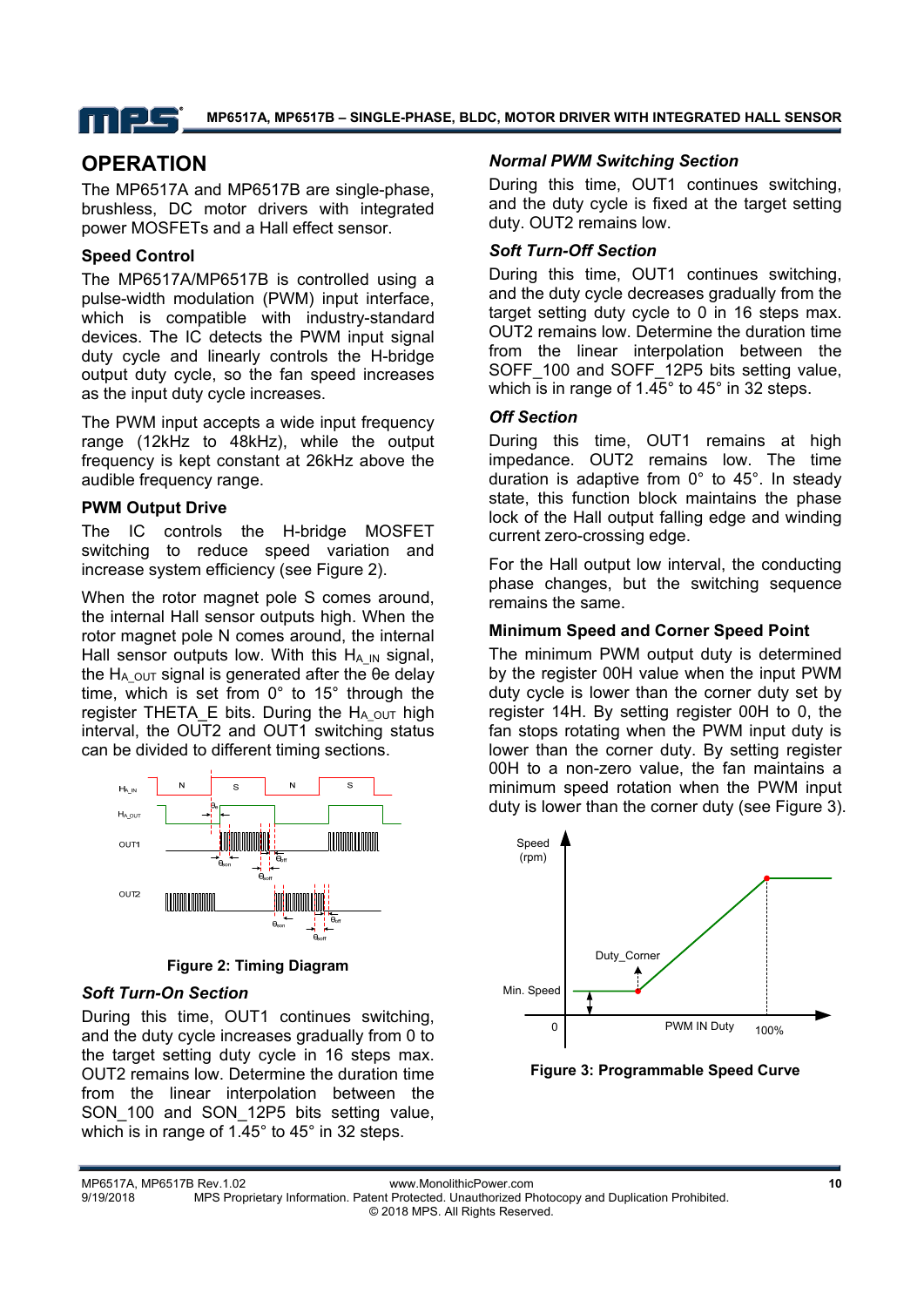**MP6517A, MP6517B – SINGLE-PHASE, BLDC, MOTOR DRIVER WITH INTEGRATED HALL SENSOR** 

### **Protection Circuits**

The MP6517A/MP6517B is fully protected against over-voltage, under-voltage, overcurrent, over-temperature events and has input reverse protection.

### **Over-Current Protection (OCP)**

The MP6517A/MP6517B protects against internal overload and short circuit by detecting the current flowing through each MOSFET. If the current flowing through any MOSFET exceeds the over-current protection (OCP) threshold after about 1.5µs of blanking time, that MOSFET turns off immediately. After approximately 3.6s of delay, the bridge is reenabled automatically.

### **Overload Current Limit**

During normal switching, if the current flowing through the high-side MOSFET (HS-FET) of the H-bridge exceeds the threshold set by the register SUCL bits after around 1.5µs of blanking time, the HS-FET turns off immediately. The HS-FET resumes switching in the next switching cycle. The overload current limit is fixed at around 1360mA. To spin up the fan driver softly during start-up, the current limit increases from 0 to the programmed current limit in 16 steps (see Figure 4). Each step limit value lasts for 16 internal Hall cycles. In rotor lock fault cases, the current limit increases with 16 steps with 600ms of detection time.



**Figure 4: Start-Up Waveforms** 

#### **Thermal Shutdown**

Thermal monitoring is also integrated into the MP6517A/MP6517B. If the die temperature rises above 150°C, the MOSFETs of the switching half-bridge turn off. Once the die temperature has fallen to a safe level, operation resumes automatically.

### **Under-Voltage Lockout (UVLO)**

If at any time VCC falls below the under-voltage lockout (UVLO) threshold voltage, all circuitry in the device is disabled, and the internal logic is reset. Operation resumes when VCC rises above the UVLO threshold.

### **Rotor Deadlock Protection (RD)**

The MP6517A/MP6517B detects the internal Hall signal and outputs a deadlock indication signal to FG/RD if the FGRD bit is set to 11. If the IC cannot see the Hall signal edge change during the 0.6s detection time, all MOSFETs of the H-bridge are turned off. FG/RD is an opendrain output. After 1.8, 2.4, 3, or 3.6s of recovery time (depending on the RLOCK\_SEL bit setting), the IC attempts to start up again automatically. FG/RD is pulled low again only after three Hall signal edges are detected after the rotor lock condition is released (see Figure 5).



**Figure 5: Rotor Deadlock Protection** 

### **Rotor Speed Indication (FG)**

The MP6517A/MP6517B outputs a Hall detection signal to FG/RD as speed indication. The output signal frequency can be optional for 1x, 0.5x, and 2x the internal Hall sensor output frequency. FG/RD is an open-drain, so it needs a pull-up resistor in the application.

#### **Over-Voltage Protection (OVP)**

If VCC exceeds the over-voltage threshold (16.2V), the IC turns off the two HS-FETs and turns on the two low-side MOSFETs (LS-FET) until VCC drops below 15V. Then the IC resumes normal operation.

#### **Input Reverse Connection Protection**

If the input line is reverse-connected to VCC and GND, the IC detects the fault condition automatically and shuts down to avoid damage.

© 2018 MPS. All Rights Reserved.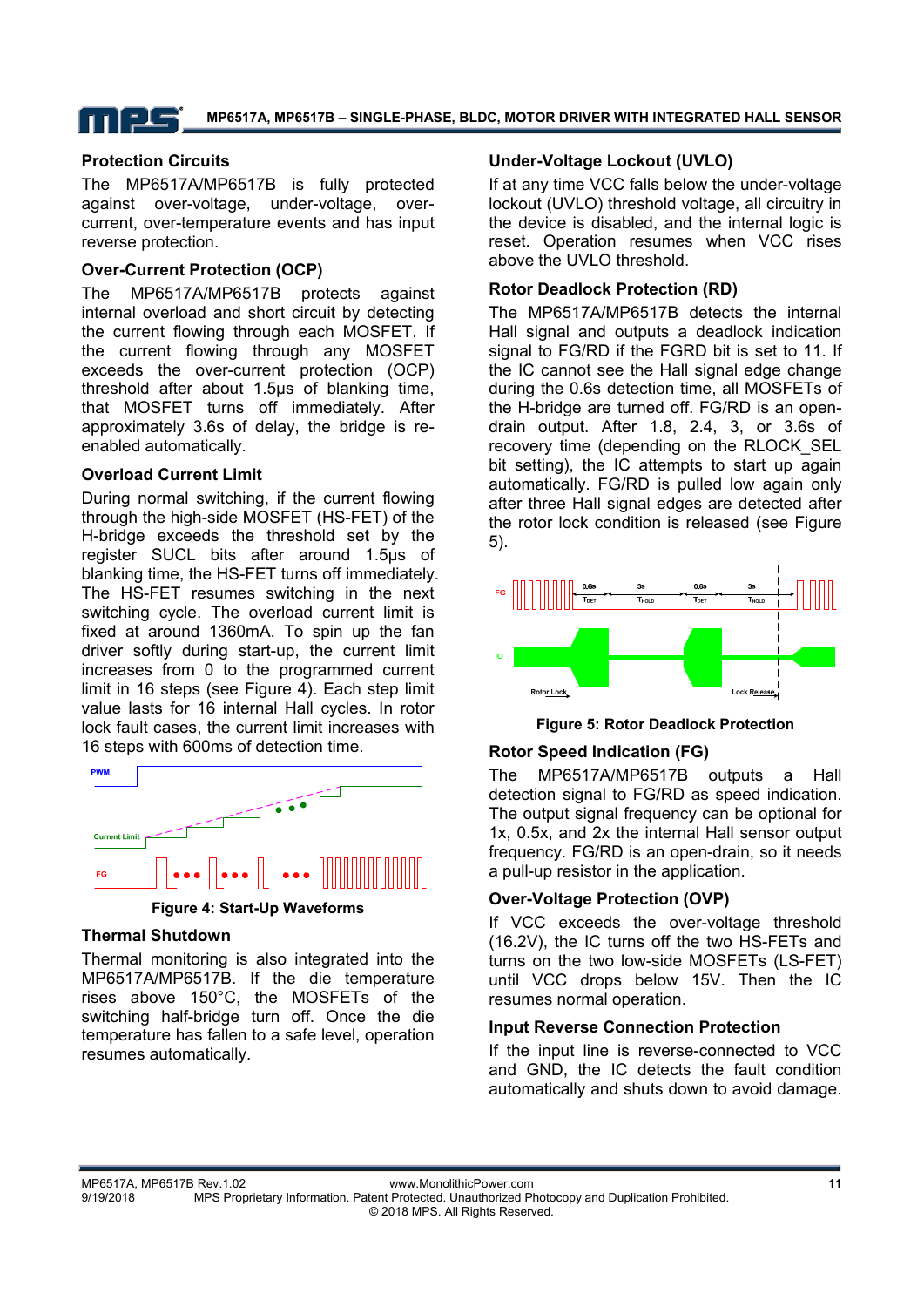### T | 25

**MP6517A, MP6517B – SINGLE-PHASE, BLDC, MOTOR DRIVER WITH INTEGRATED HALL SENSOR** 

### **Test Mode and Factory Mode**

With VCC powered, the IC enters test mode by sourcing 5~10mA of current with an external resistor and negative voltage for around 5ms. In test mode, all function blocks are active, and PWM and FG/RD can be used as the I2C interface to read or write the internal register bits (see Figure 6).



**Figure 6: Test Mode Configuration** 

In test mode, first write the data 28H to the register 11H, and then write the data 04H to the register 10H. In factory mode, all writeable register values can be user-programmed. The IC exits test mode or factory mode when the VCC power is recycled.

#### **I 2 C Chip Address**

After the start condition, the I<sup>2</sup>C-compatible master sends a 7-bit address followed by an eighth read (1) or write (0) bit. The following bit indicates the register address to or from which the data is written or read (see Figure 7).

**Figure 7: I2C Compatible Device Address**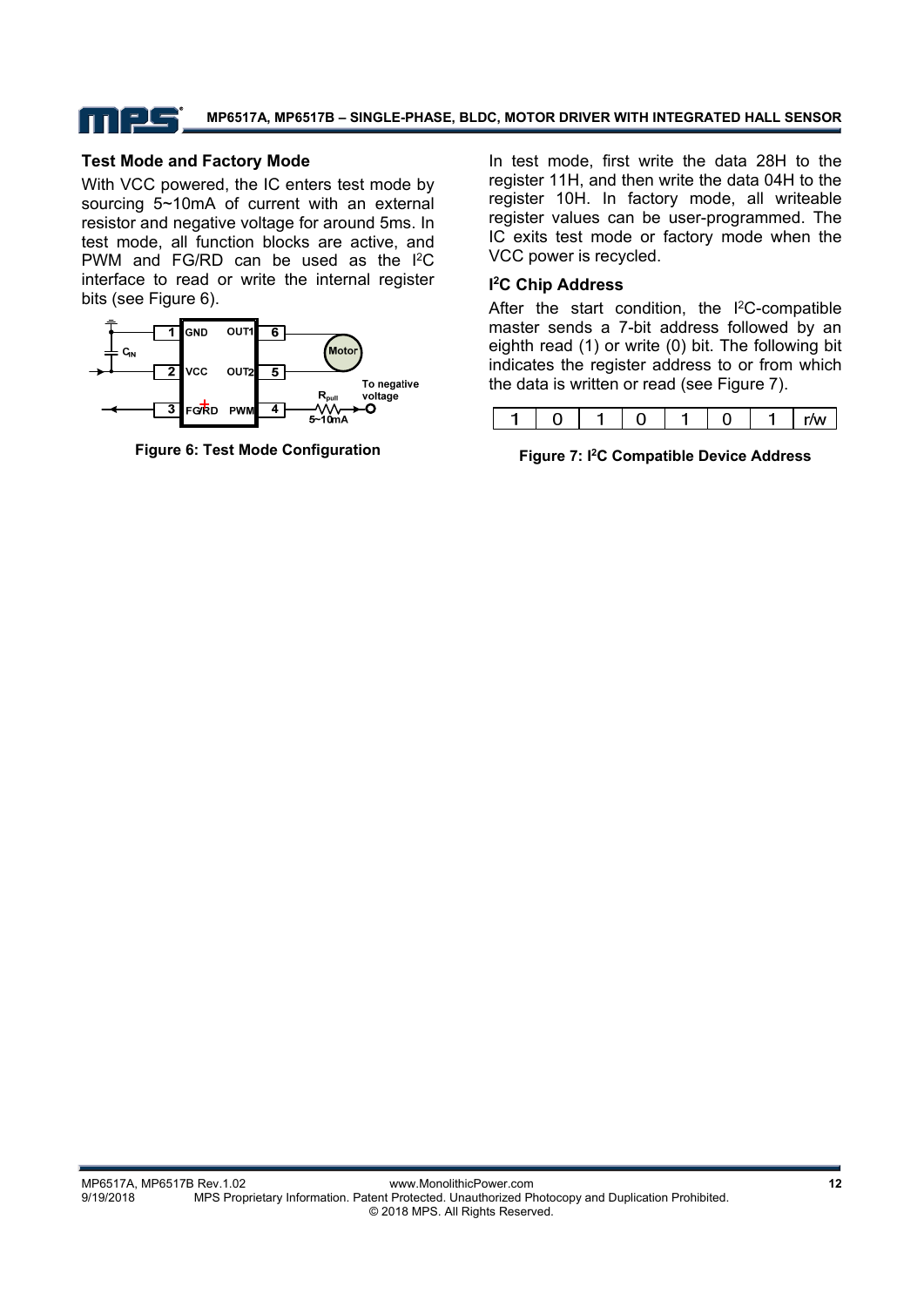

## **REGISTER MAPPING**

| Add     | <b>Type</b> | D7 | D <sub>6</sub> | D <sub>5</sub> | D <sub>4</sub>   | D <sub>3</sub>   | D <sub>2</sub> | D <sub>1</sub> | D <sub>0</sub> |
|---------|-------------|----|----------------|----------------|------------------|------------------|----------------|----------------|----------------|
| 00H     | OTP/REG     |    |                |                | <b>PWMO[7:0]</b> |                  |                |                |                |
| 01H-08H | OTP/REG     |    |                |                | <b>PWMO[7:0]</b> |                  |                |                |                |
| 09H     | OTP/REG     |    | PROG[1:0]      | PCODE[5:0]     |                  |                  |                |                |                |
| 0AH     | OTP/REG     |    | FGRD[1:0]      | RPMS[2:0]      |                  | <b>SUCL[2:0]</b> |                |                |                |
| 0BH     | OTP/REG     | FG | TМ             | HLL_CALI       |                  |                  | SON_12P5[4:0]  |                |                |
| 0CH     | OTP/REG     |    |                |                |                  | SON_100[4:0]     |                |                |                |
| 0DH     | OTP/REG     |    | <b>SOFTEN</b>  | RD HL          |                  | SOFF_12P5[4:0]   |                |                |                |
| 0EH     | OTP/REG     |    |                |                |                  |                  | SOFF_100[4:0]  |                |                |
| 0FH     | OTP/REG     |    | <b>PLLEN</b>   | RLOCK SEL[1:0] |                  |                  | THETA E[3:0]   |                |                |
| 10H     | <b>REG</b>  |    |                | Reserved       |                  |                  | FM             | Reserved       |                |
| 11H-13H | <b>REG</b>  |    | Reserved       |                |                  |                  |                |                |                |
| 14H     | OTP/REG     |    |                |                | DUTY CORNER[7:0] |                  |                |                |                |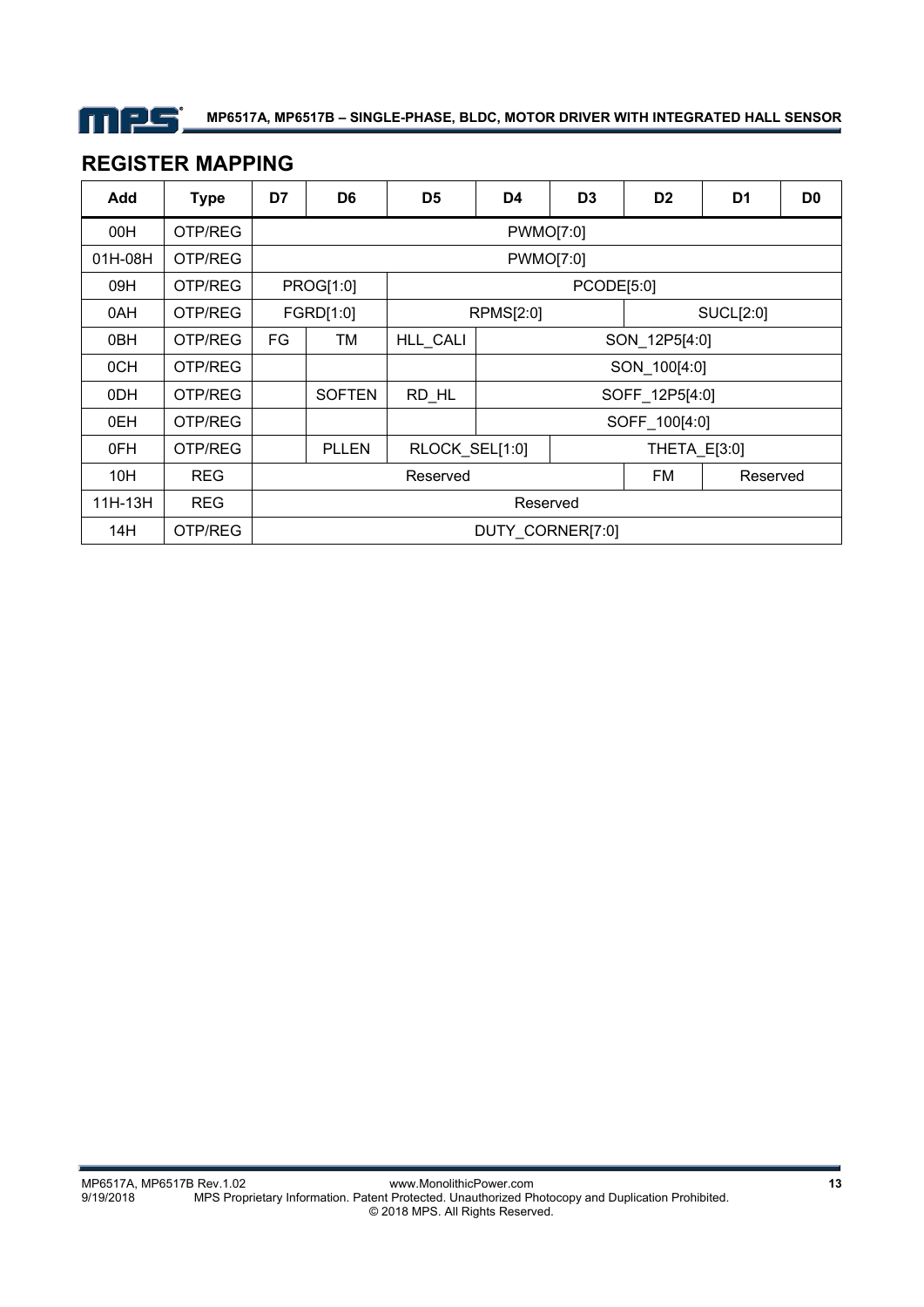

### **Register Table 1-9**

|            | Addr: 0x00-0x08    |               |          |                |                                                            |  |  |  |  |
|------------|--------------------|---------------|----------|----------------|------------------------------------------------------------|--|--|--|--|
| <b>Bit</b> | <b>Bit Name</b>    | <b>Access</b> | Addr     | <b>Default</b> | <b>Description</b>                                         |  |  |  |  |
|            |                    | 0x00          | 00000000 |                |                                                            |  |  |  |  |
|            | 7:0<br><b>PWMO</b> |               | 0x01     | 00011111       |                                                            |  |  |  |  |
|            |                    | OTP/REG       | 0x02     | 00111111       |                                                            |  |  |  |  |
|            |                    |               | 0x03     | 01011111       |                                                            |  |  |  |  |
|            |                    |               | 0x04     | 01111111       | Output duty cycle lookup table. Default is linear<br>mode. |  |  |  |  |
|            |                    | 0x05          | 10011111 |                |                                                            |  |  |  |  |
|            |                    |               |          | 0x06           | 10111111                                                   |  |  |  |  |
|            |                    |               | 0x07     | 11011111       |                                                            |  |  |  |  |
|            |                    |               | 0x08     | 11111111       |                                                            |  |  |  |  |

### **Register Table 10**

|            | <b>Addr: 0x09</b> |               |                |                                                                                               |  |  |  |
|------------|-------------------|---------------|----------------|-----------------------------------------------------------------------------------------------|--|--|--|
| <b>Bit</b> | <b>Bit Name</b>   | <b>Access</b> | <b>Default</b> | <b>Description</b>                                                                            |  |  |  |
| 7:6        | <b>PROG</b>       | OTP/REG       | 00             | Indication of OTP flash.<br>00: not programmed<br>01: programmed once<br>10: programmed twice |  |  |  |
| 5:0        | <b>PROC</b>       | OTP/REG       | 000000         | The project code of design. Default is 000000.                                                |  |  |  |

### **Register Table 11**

|            | Addr: 0x0A      |               |                |                                                                                                                                                                                                                 |  |  |  |  |
|------------|-----------------|---------------|----------------|-----------------------------------------------------------------------------------------------------------------------------------------------------------------------------------------------------------------|--|--|--|--|
| <b>Bit</b> | <b>Bit Name</b> | <b>Access</b> | <b>Default</b> | <b>Description</b>                                                                                                                                                                                              |  |  |  |  |
| 7:6        | <b>FGRD</b>     | OTP/REG       | $00\,$         | FG or RD output selection.<br>00: FG<br>$01:1/2fs*FG$<br>10: 2fs*FG<br>11:RD                                                                                                                                    |  |  |  |  |
| 5:3        | <b>RPMS</b>     | OTP/REG       | 011            | Rotor RPM operating range selection.<br>000: 50 to 800 rpm<br>001: 100 to 1600 rpm<br>010: 200 to 3200 rpm<br>011: 400 to 6400 rpm<br>100: 800 to 12800 rpm<br>101: 1600 to 25600 rpm<br>110: 3200 to 51200 rpm |  |  |  |  |
| 2:0        | <b>SUCL</b>     | OTP/REG       | 100            | Start-up current limit. Default is 1360mA.<br>000: 510mA<br>111: 2000mA<br>210mA/step.                                                                                                                          |  |  |  |  |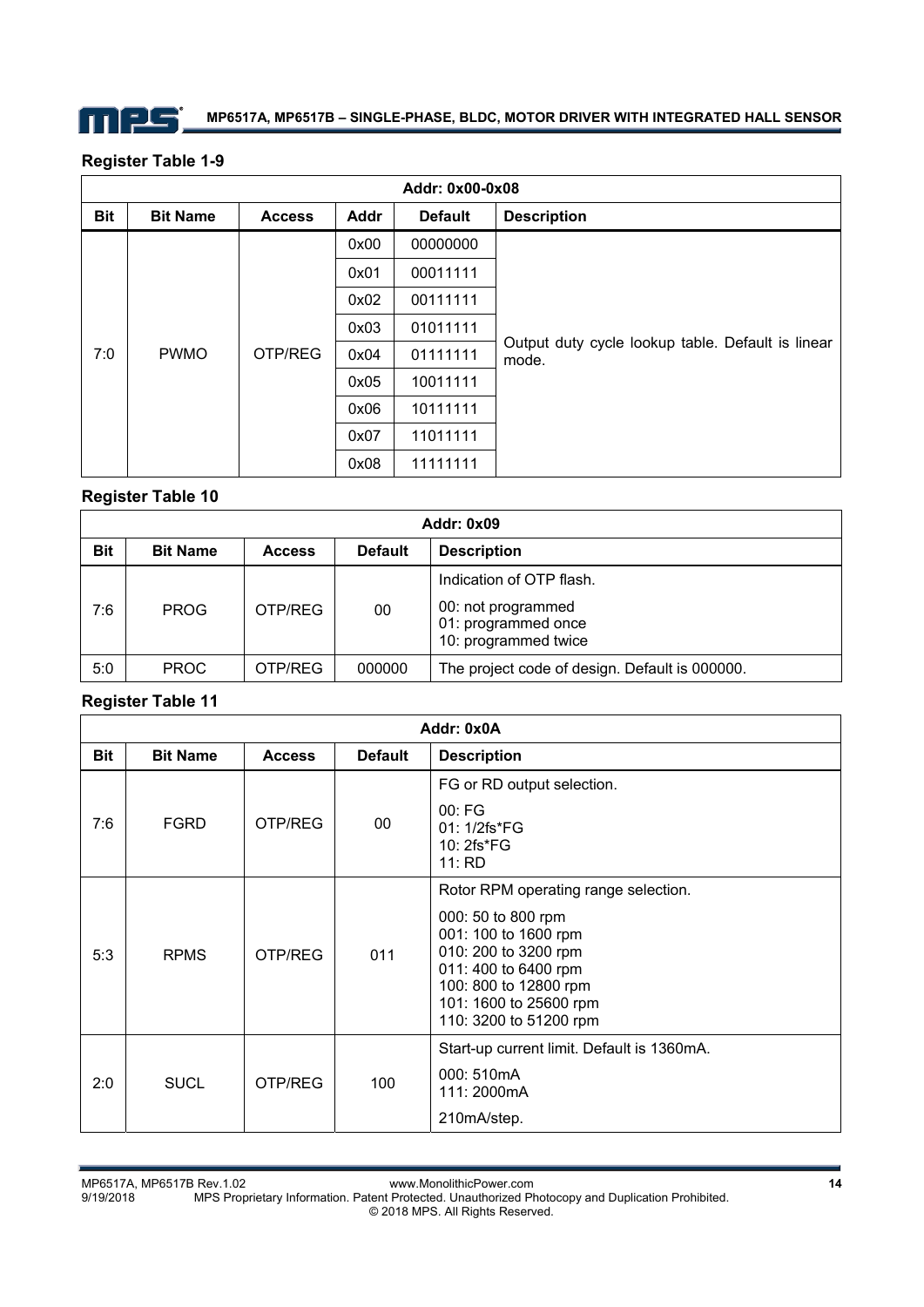

#### **Addr: 0x0B Bit | Bit Name | Access | Default | Description** 7 | FG | REG | 0 | FG signal indication bit (read only). 6 | TM | REG | 0 Test mode indication (read only). In test mode, turn on all functions except for the OTP flash block. When in POR, if PWM is negative, enter test mode. The TM bit is set to 1. Recycle the power to clear test mode and the TM bit. 0: normal operation 1: test mode 5 | HLL CALI | OTP/REG | 0 Hall period calibration enable. 1: enable 0: disable 4:0 | SON\_12P5 | OTP/REG | 11111 The electrical angle to turn on the phase transition softly at 12.5% PWM output duty. Default is 11111. 00000: 1.4° 11111: 45°

### **Register Table 12**

### **Register Table 13**

|            | Addr: 0x0C      |               |                |                                                                                                                                                         |  |  |  |
|------------|-----------------|---------------|----------------|---------------------------------------------------------------------------------------------------------------------------------------------------------|--|--|--|
| <b>Bit</b> | <b>Bit Name</b> | <b>Access</b> | <b>Default</b> | <b>Description</b>                                                                                                                                      |  |  |  |
| 7:5        | Reserved        |               |                |                                                                                                                                                         |  |  |  |
| 4:0        | SON 100         | OTP/REG       | 10000          | The electrical angle to turn on the phase transition softly at<br>100% PWM output duty. Default is 23.9°.<br>00000: $1.4^{\circ}$<br>$11111:45^{\circ}$ |  |  |  |

### **Register Table 14**

| Addr: 0x0D |                 |               |                |                                                                                                                                         |
|------------|-----------------|---------------|----------------|-----------------------------------------------------------------------------------------------------------------------------------------|
| <b>Bit</b> | <b>Bit Name</b> | <b>Access</b> | <b>Default</b> | <b>Description</b>                                                                                                                      |
| 7          | Reserved        |               |                |                                                                                                                                         |
| 6          | <b>SOFTEN</b>   | OTP/REG       |                | Soft switching function enable bit.<br>1: soft function is enabled<br>0: soft function is disabled                                      |
| 5          | RD HL           | OTP/REG       | $\Omega$       | RD polarity set when rotor is locked. Default is 0.<br>0: RD high when locked<br>1: RD low when locked                                  |
| 4:0        | SOFF 12P5       | OTP/REG       | 10000          | The electrical angle to turn off the phase transition softly at<br>12.5% PWM output duty. Default is 23.9°.<br>00000: 1.4°<br>11111:45° |

MP6517A, MP6517B Rev.1.02 www.MonolithicPower.com **15** MPS Proprietary Information. Patent Protected. Unauthorized Photocopy and Duplication Prohibited. © 2018 MPS. All Rights Reserved.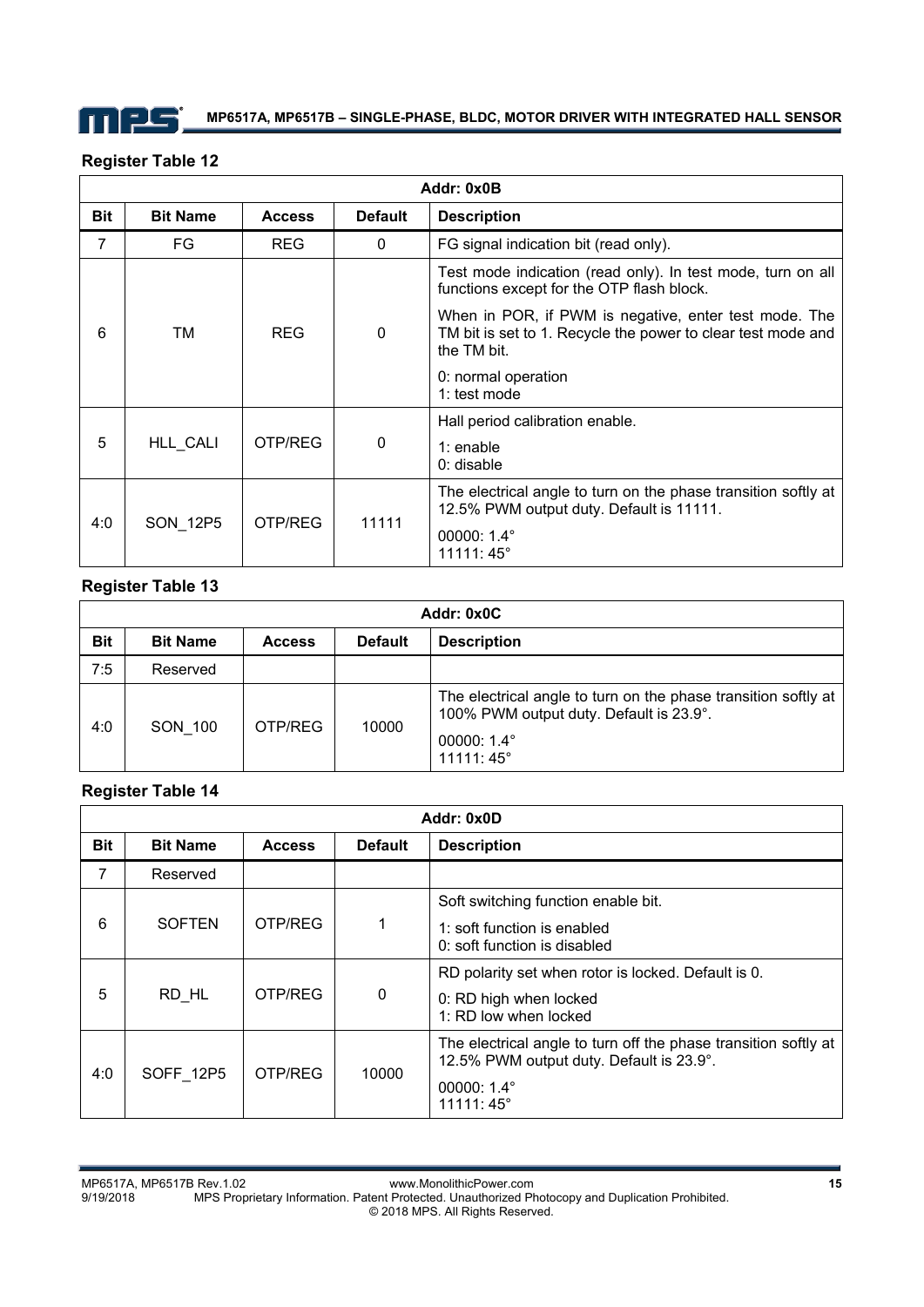

### **Register Table 15**

| Addr: 0x0E |                 |               |                |                                                                                                                      |
|------------|-----------------|---------------|----------------|----------------------------------------------------------------------------------------------------------------------|
| <b>Bit</b> | <b>Bit Name</b> | <b>Access</b> | <b>Default</b> | <b>Description</b>                                                                                                   |
| 7:5        | Reserved        |               |                |                                                                                                                      |
| 4:0        | <b>SOFF 100</b> | OTP/REG       | 11111          | The electrical angle to turn off the phase transition softly at<br>100% PWM output duty.<br>00000: 1.4°<br>11111:45° |

### **Register Table 16**

| Addr: 0x0F |                  |               |                |                                                                                                                                                                                                                 |
|------------|------------------|---------------|----------------|-----------------------------------------------------------------------------------------------------------------------------------------------------------------------------------------------------------------|
| <b>Bit</b> | <b>Bit Name</b>  | <b>Access</b> | <b>Default</b> | <b>Description</b>                                                                                                                                                                                              |
| 7          | Reserved         |               |                |                                                                                                                                                                                                                 |
| 6          | <b>PLLEN</b>     | OTP/REG       |                | Load current zero-crossing PLL function enable bit.<br>$1:$ enable<br>$0:$ disable                                                                                                                              |
| 5:4        | <b>RLOCK SEL</b> | OTP/REG       | 11             | Rotor lock off-time to detect time ratio selection. The rotor<br>lock-off timer also determines the OLP retry time.<br>00: 1:3 (0.6s/1.8s)<br>01: 1:4 (0.6s/2.4s)<br>10: 1:5 (0.6s/3.0s)<br>11: 1:6 (0.6s/3.6s) |
| 3:0        | THETA E          | OTP/REG       | 0000           | The electrical angle delay setting bits between the original<br>Hall signal positive edge and output current zero-crossing<br>positive edge. 1° per step.<br>$0000:0^{\circ}$<br>1111:15°                       |

### **Register Table 17**

| <b>Addr: 0x10</b> |                 |               |                |                                                 |  |
|-------------------|-----------------|---------------|----------------|-------------------------------------------------|--|
| <b>Bit</b>        | <b>Bit Name</b> | <b>Access</b> | <b>Default</b> | <b>Description</b>                              |  |
| 7:3               | Reserved        |               |                | Write this bit to 00000 during OTP programming. |  |
| っ                 | FM              | <b>REG</b>    | 0              | Factory mode enable.                            |  |
| 1:0               | Reserved        | <b>REG</b>    | 00             | Write this bit to 00 when not in use.           |  |

### **Register Table 18**

| <b>Addr: 0x11</b> |                 |               |                |                                                          |  |
|-------------------|-----------------|---------------|----------------|----------------------------------------------------------|--|
| <b>Bit</b>        | <b>Bit Name</b> | <b>Access</b> | <b>Default</b> | <b>Description</b>                                       |  |
| 7:0               |                 |               |                | Write 28H to this register first before OTP programming. |  |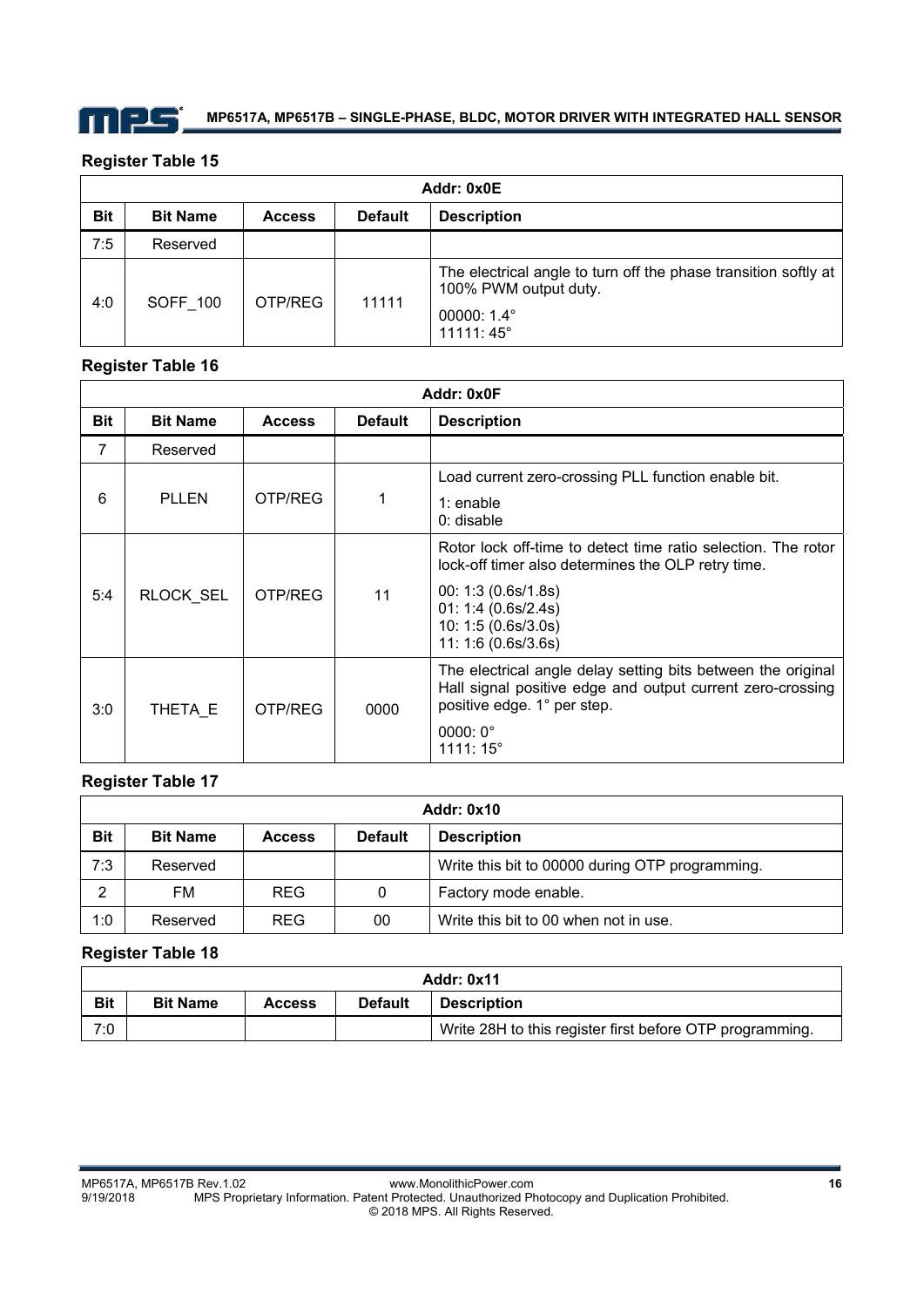

### **Register Table 19-20**

| Addr: 0x12-0x13 |                 |               |                |                    |  |
|-----------------|-----------------|---------------|----------------|--------------------|--|
| <b>Bit</b>      | <b>Bit Name</b> | <b>Access</b> | <b>Default</b> | <b>Description</b> |  |
| 7:0             | Reserved        |               |                | Reserved.          |  |

### **Register Table 21**

| <b>Addr: 0x14</b> |                     |               |                |                                                                                                                                  |
|-------------------|---------------------|---------------|----------------|----------------------------------------------------------------------------------------------------------------------------------|
| <b>Bit</b>        | <b>Bit Name</b>     | <b>Access</b> | <b>Default</b> | <b>Description</b>                                                                                                               |
|                   |                     |               |                | Speed corner duty setting point.                                                                                                 |
| 7:0               | DUTY CORNER OTP/REG |               | 00000000       | Output duty cycle keeps the value set by register 00H<br>when the input duty cycle is lower than the duty set by<br>DUTY CORNER. |
|                   |                     |               |                | FFH: 100%                                                                                                                        |
|                   |                     |               |                | .<br>$00H: 0\%$                                                                                                                  |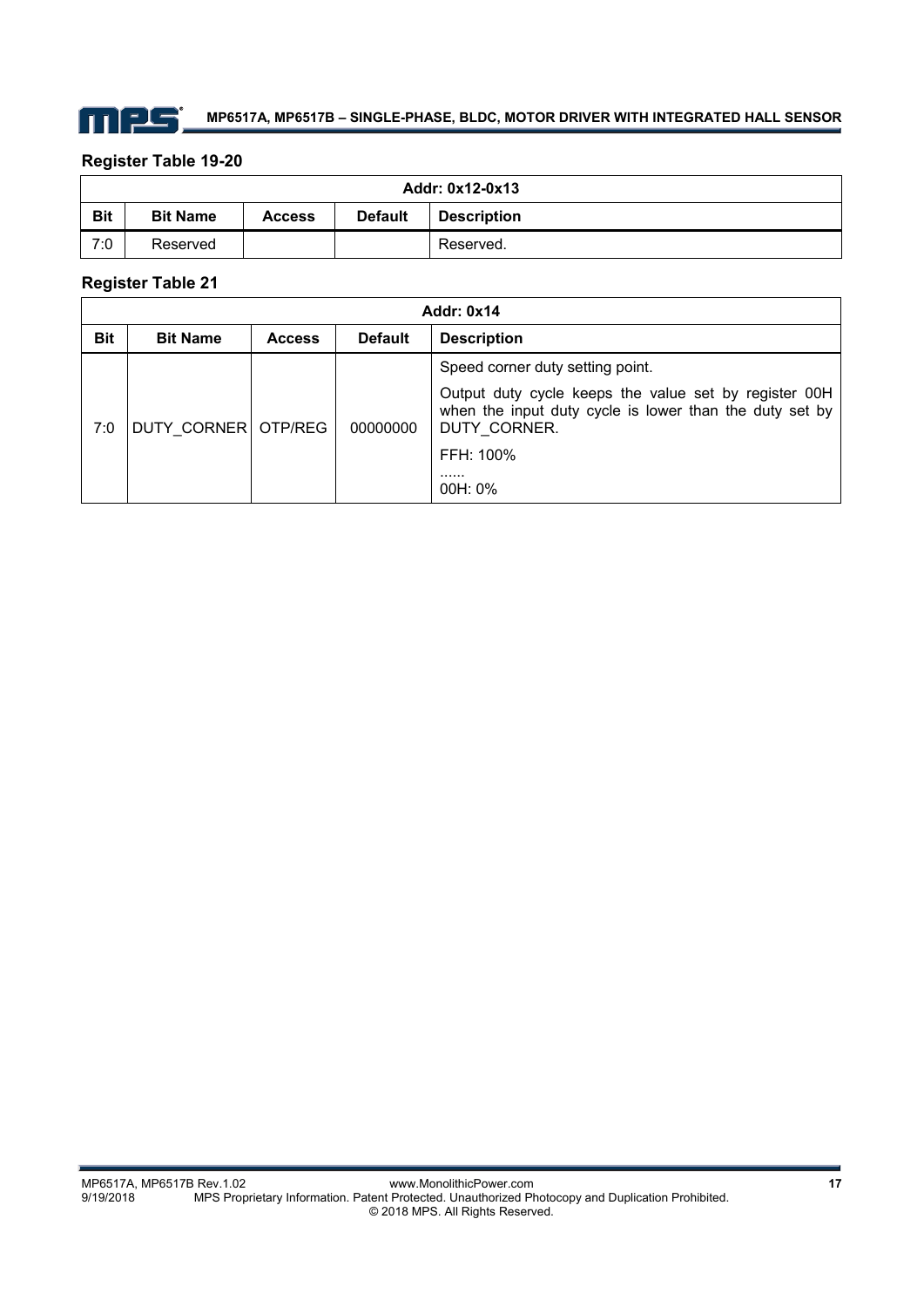### **APPLICATION INFORMATION**

### **Selecting the Input Capacitor**

Place an input capacitor (C1) near VCC to keep the input voltage stable and reduce input switching voltage noise and ripple. The input capacitor impedance must be low at the switching frequency. Ceramic capacitors with X7R dielectrics are recommended for their low ESR characteristics. Ensure that the ceramic capacitance is dependent on the voltage rating. The DC bias voltage and value can lose as much as 50% of its capacitance at its rated voltage rating. Leave enough voltage rating margin when selecting the component. For most applications, a 1μF to 10μF ceramic capacitor is sufficient. In some applications, add an additional, large, electrolytic capacitor to absorb inductor energy if needed.

### **Selecting the PWM Input Resistor**

When the input PWM signal rating is >6.5V, which exceeds the PWM voltage rating, a resistor (R2) is needed. The recommended value is 5.1kΩ.

### **Hall Sensor Position**

The Hall sensor cell is located in the lower left corner of the package (see Figure 8).



**(X, Y, Z) = (540µm, 508µm, 80µm) Figure 8: Hall Sensor Position**

### **Input Clamping TVS**

To avoid high voltage spikes caused by the energy stored in the motor inductor charges back to the input capacitor side, add a voltageclamping transient voltage suppressor (TVS) diode. For a 12V case, an 18V/SOD-323 package TVS diode is sufficient. If input connection reserve protection is needed, a unidirectional ZVS diode is recommended (see Section 1 in Figure 9). For small power fans <80mm (<500mA), this is not needed.

#### **Input Snubber**

Due to the input capacitor energy charge/discharge during the phase transition soft switching, the input current has switching cycle ringing. If needed, add a 2Ω resistor in series with a 1µF capacitor as an R-C snubber parallel with an input capacitor. This prevents switching cycle ringing efficiently (see Section 2 in Figure 9).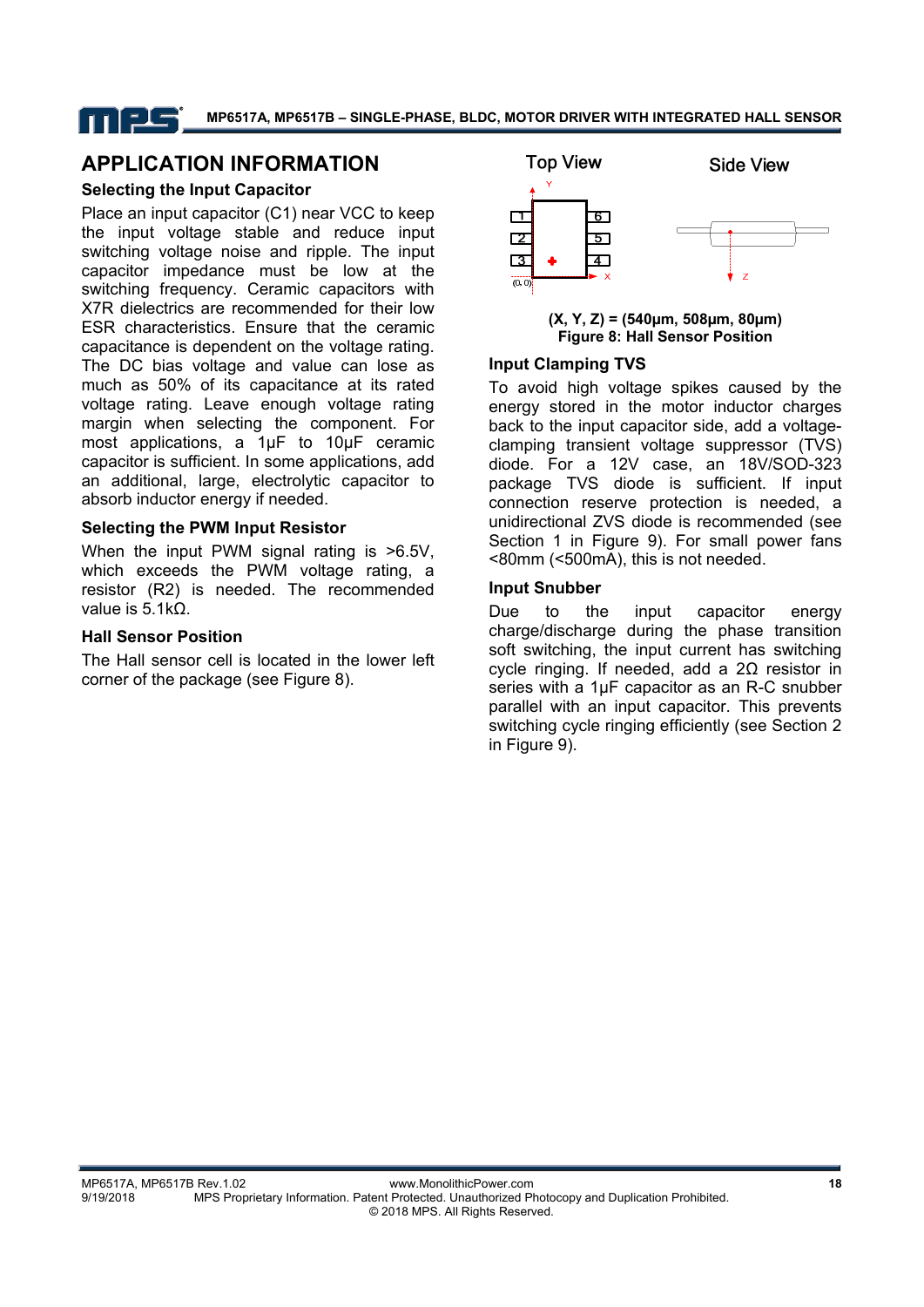11 ELS

# **TYPICAL APPLICATION CIRCUIT**



**Figure 9: Typical Application Circuit for 12V VCC Input**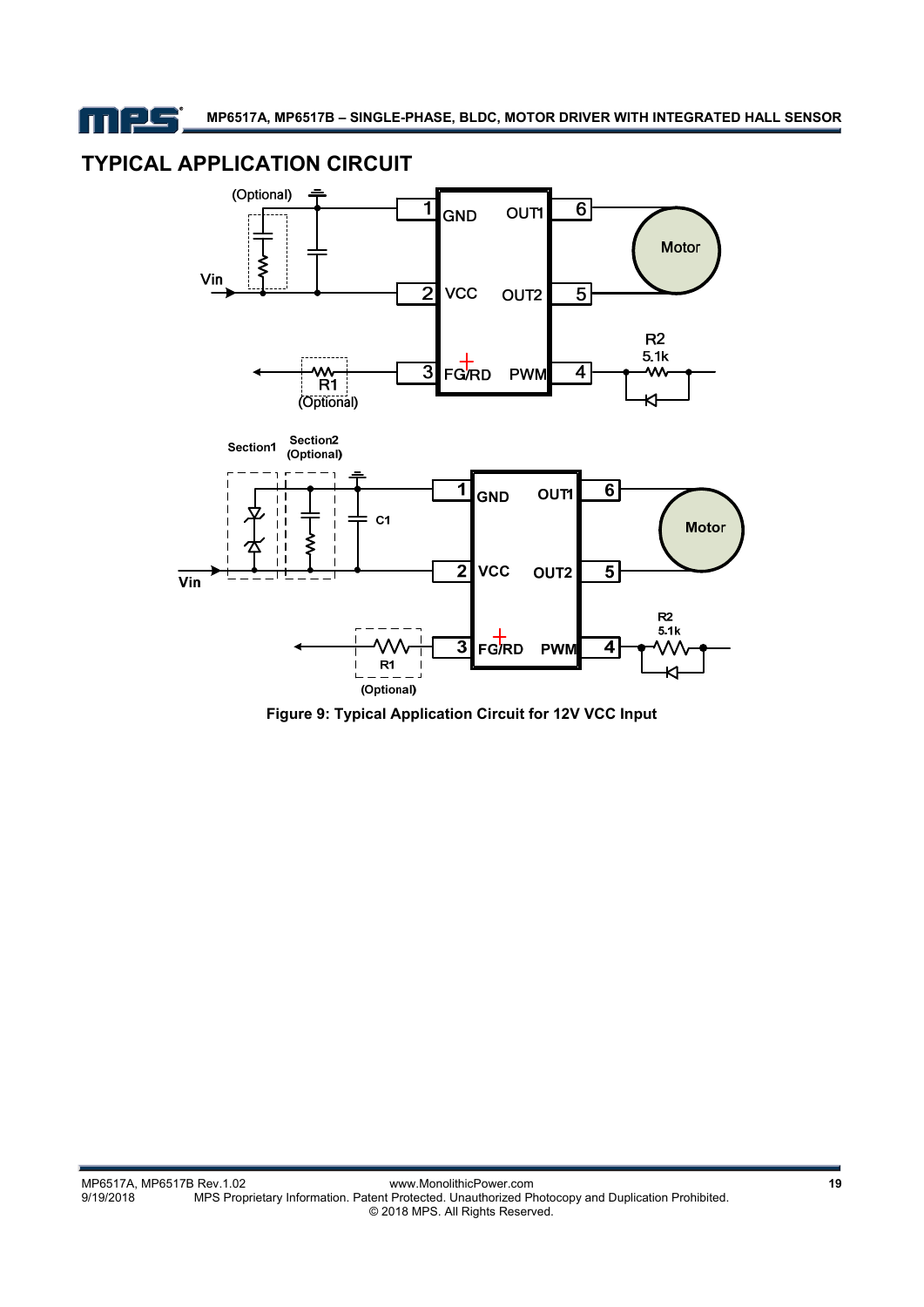

# **PACKAGE INFORMATION**

**TSOT23-6-L** 





TOP VIEW **RECOMMENDED LAND PATTERN** 



**FRONT VIEW** 



SIDE VIEW



#### NOTE:

**1) ALL DIMENSIONS ARE IN MILLIMETERS. 2) PACKAGE LENGTH DOES NOT INCLUDE MOLD FLASH, PROTRUSION OR GATE BURR. 3) PACKAGE WIDTH DOES NOT INCLUDE INTERLEAD FLASH OR PROTRUSION. 4) LEAD COPLANARITY (BOTTOM OF LEADS AFTER FORMING) SHALL BE 0.10 MILLIMETERS MAX. 5) DRAWING REFERENCE TO JEDEC MO-193, VARIATION AB. 6) DRAWING IS NOT TO SCALE. 7) PIN 1 IS LOWER LEFT PIN WHEN READING TOP MARK** 

**FROM LEFT TO RIGHT, (SEE EXAMPLE TOP MARK)**

DETAIL "A"

MP6517A, MP6517B Rev.1.02 www.MonolithicPower.com **20** MPS Proprietary Information. Patent Protected. Unauthorized Photocopy and Duplication Prohibited. © 2018 MPS. All Rights Reserved.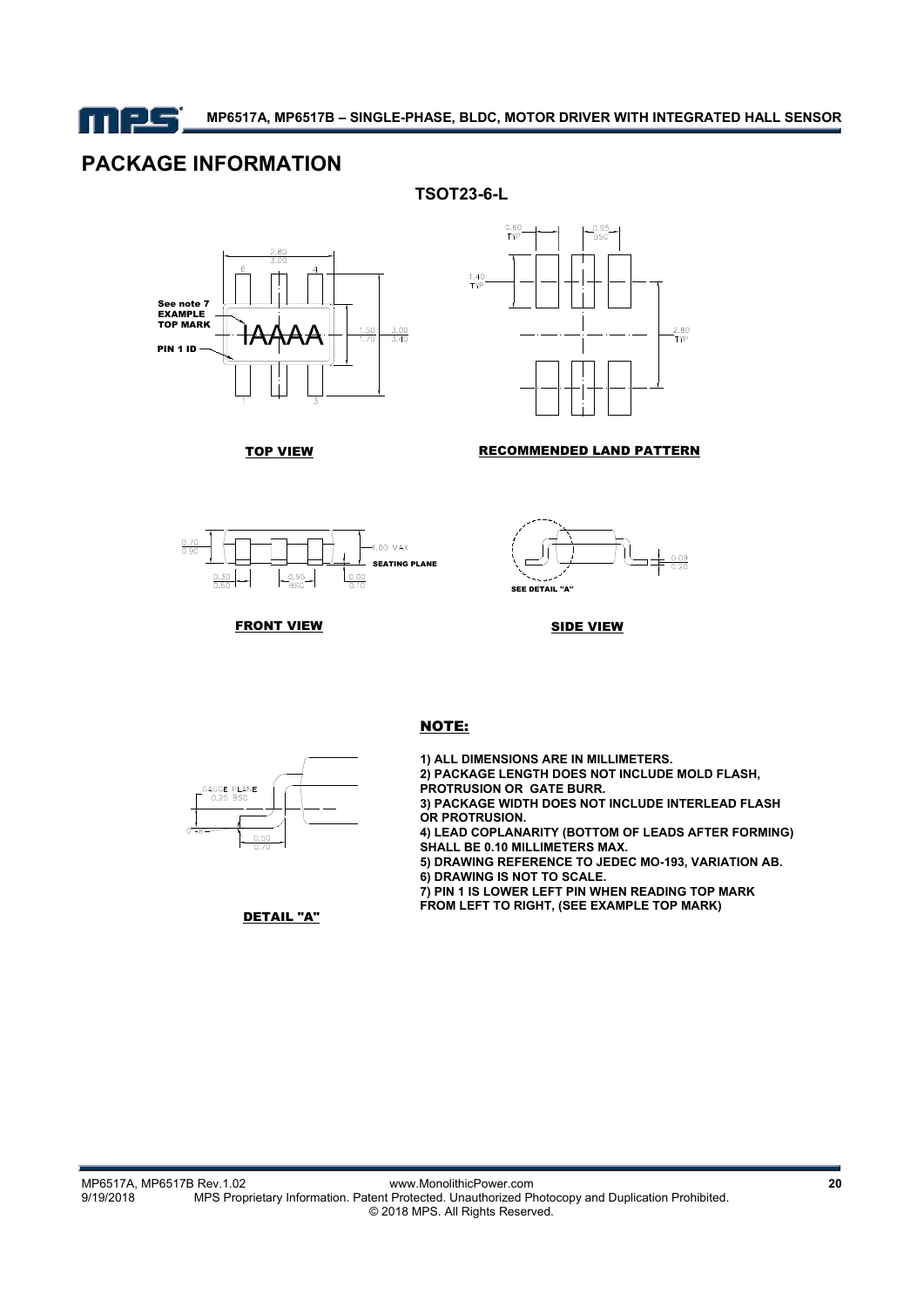mes

## **PACKAGE INFORMATION** *(continued)*

**TSOT23-6-R** 





TOP VIEW **RECOMMENDED LAND PATTERN** 





**FRONT VIEW** 

SIDE VIEW





#### NOTE:

**1) ALL DIMENSIONS ARE IN MILLIMETERS. 2) PACKAGE LENGTH DOES NOT INCLUDE MOLD FLASH, PROTRUSION OR GATE BURR. 3) PACKAGE WIDTH DOES NOT INCLUDE INTERLEAD FLASH OR PROTRUSION. 4) LEAD COPLANARITY (BOTTOM OF LEADS AFTER FORMING) SHALL BE 0.10 MILLIMETERS MAX. 5) DRAWING REFERENCE TO JEDEC MO-193. 6) DRAWING IS NOT TO SCALE. 7) PIN 1 IS UPPER LEFT PIN WHEN READING TOP MARK FROM LEFT TO RIGHT, (SEE EXAMPLE TOP MARK)**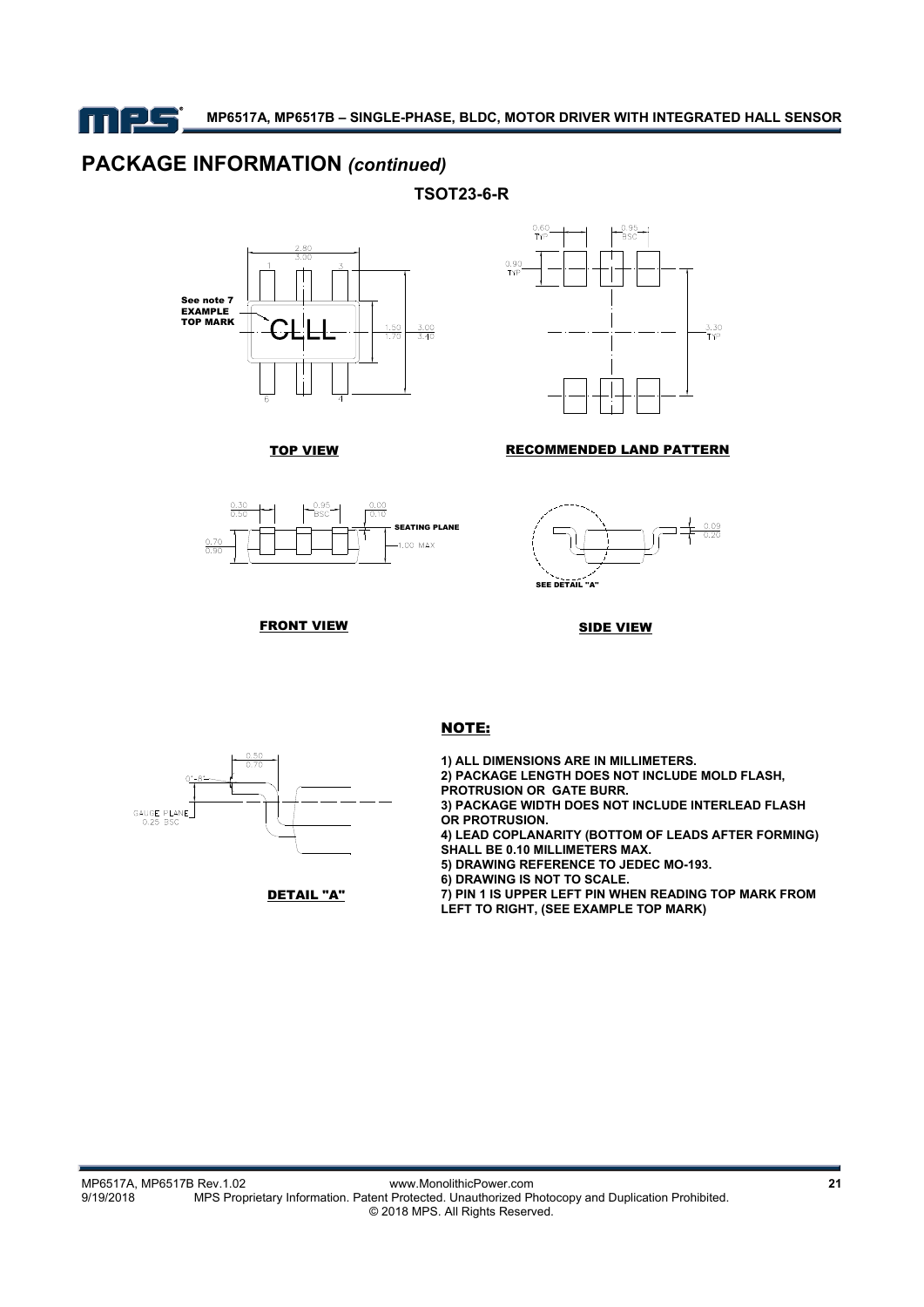n 125

**MP6517A, MP6517B – SINGLE-PHASE, BLDC, MOTOR DRIVER WITH INTEGRATED HALL SENSOR** 

## **PACKAGE INFORMATION** *(continued)*

**TSOT23-6-SL** 





### TOP VIEW RECOMMENDED LAND PATTERN





FRONT VIEW

SIDE VIEW

### NOTE:

**1) ALL DIMENSIONS ARE IN MILLIMETERS.**

**2) PACKAGE LENGTH DOES NOT INCLUDE MOLD FLASH, PROTRUSION OR GATE BURR.**

**3) PACKAGE WIDTH DOES NOT INCLUDE INTERLEAD FLASH OR PROTRUSION. 4) LEAD COPLANARITY (BOTTOM OF LEADS AFTER FORMING) SHALL BE 0.10** 

**MILLIMETERS MAX.**

**5) DRAWING REFERENCE IS JEDEC MO-193,** 

**6) DRAWING IS NOT TO SCALE.**